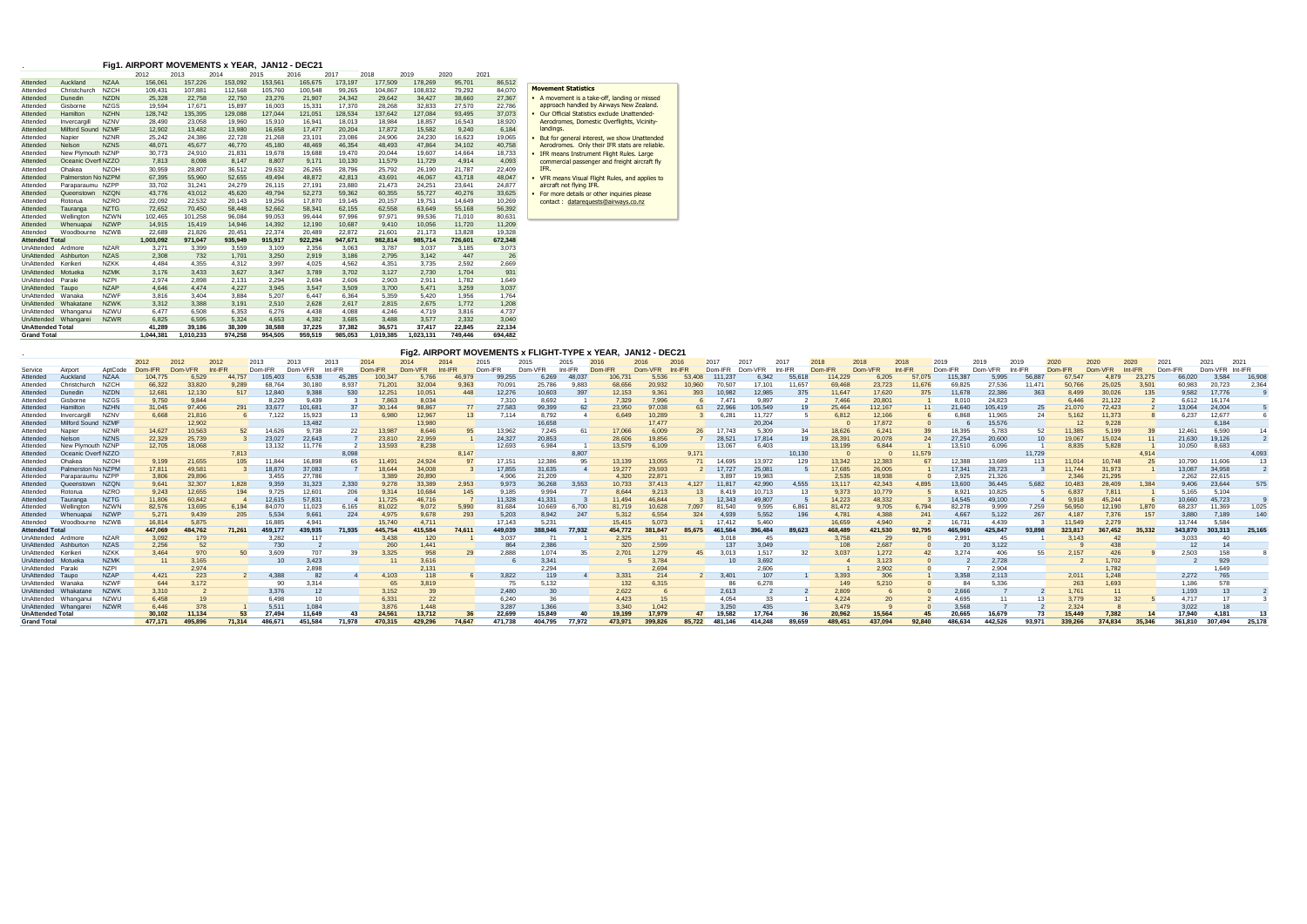|                                                      |                                     |                 |                        |                                |                       |                 |                         |                       |                 |                    |                       |                           |                         |                       |                        |                       |                       |                 |                |                        |                | Fig3. AIRPORT MOVEMENTS x FLIGHT-TYPE x MONTH, JAN12 - DEC21 |                        |                        |                                  |                 |                |                        |                 |                |                |                 |                                     |                 |                                   |                |                       |                    |
|------------------------------------------------------|-------------------------------------|-----------------|------------------------|--------------------------------|-----------------------|-----------------|-------------------------|-----------------------|-----------------|--------------------|-----------------------|---------------------------|-------------------------|-----------------------|------------------------|-----------------------|-----------------------|-----------------|----------------|------------------------|----------------|--------------------------------------------------------------|------------------------|------------------------|----------------------------------|-----------------|----------------|------------------------|-----------------|----------------|----------------|-----------------|-------------------------------------|-----------------|-----------------------------------|----------------|-----------------------|--------------------|
| DateX Service                                        | Airport                             | Dom-IFR         | Jan<br>Jan.<br>Dom-VFR | Int-IFR                        | <b>Feb</b><br>Dom-IFR | Feb<br>Dom-VFR  | Feb<br>Int-IFR          | Ma<br>Dom-IFR Dom-VFR | Mar             | Int-IFR            | Anr<br>An<br>Dom-IFR  | Apr<br>Dom-VFR<br>Int-IFR | May                     | Dom-IFR Dom-VFR       |                        | May<br>Jun<br>Int-IFR | Dom-IFR               | .Jun<br>Dom-VFR | Jun<br>Int-IFR | Jul<br>-Jul<br>Dom-IFR | Dom-VFR        | Jul<br>Int-IFR                                               | Aug<br>Dom-IFR Dom-VFR | Aua                    | Aua<br>Int-IFR                   | Sep<br>Dom-IFR  | Sen<br>Dom-VFR | Sep<br>Int-IFR         | Oct<br>Dom-IFR  | Oct<br>Dom-VFR | Oct<br>Int-IFR | Nov<br>Dom-IFR  | <b>Nov</b><br><b>Nov</b><br>Dom-VFR | Dec<br>Int-IFR  | Dom-IFF<br>Dom-VFR                | Dec<br>Int-IFR |                       | <b>Grand Total</b> |
| 2021 Attended                                        | Auckland                            | 6.679           |                        | 1.204                          | 6.660                 | 544             | 1.147                   | 6.895                 | 48'             | 1.253              | 7.820                 | 541                       | 1.382                   | 7.478                 | 356                    | 1.836                 | 7.35                  | 278             | 1.645          | 8.388                  | 147            | 1.723                                                        | $5.22^{\circ}$         | 93                     | 1.287                            | 1.027           | 58             | 1.203                  | 1.239           | 54             | 1.308          | 1.39:           | 134                                 | 1.446           |                                   | 257            | 1.474                 | 86,512             |
| 2021 Attended                                        | Christchurch<br>Dunedin             | 5,064<br>811    | 1.613<br>1,788         | 157                            | 5,226<br>823          | 1,621<br>2,165  | 159<br>- 3              | 5,833<br>913          | 1,985<br>1,913  | 154                | 5,654<br>863          | 1,997<br>2,122            | 217                     | 5,247<br>971          | 1.846<br>1,385         | 400                   | 4,999<br>84           | 1688<br>1,638   | 315            | 6,134<br>1,021         | 1,977<br>1,900 | 257                                                          | 3,755<br>540           | 1,280<br>589           | 121                              | 3,235<br>425    | 1,943<br>1,191 | 109<br>$\overline{2}$  | 4,923<br>668    | 1.694<br>1,296 | 156            | 4.974<br>815    | 2,074<br>995                        | 160             | 5.939<br>885                      | 1,005<br>794   | 159                   | 84.070<br>27,367   |
| 2021 Attended<br>2021 Attended                       | Gisborne                            | 541             | 1.559                  |                                | 559                   | 1.382           |                         | 624                   | 1.665           |                    | 715                   | 1.780                     |                         | 622                   | 1.196                  |                       | 637                   | 1.303           |                | 686                    | 1.657          |                                                              | 496                    | 1.105                  |                                  | 310             | 890            |                        | 405             | 1.490          |                | 424             | 1,131                               |                 | 593                               | 1.016          |                       | 22,786             |
| 2021 Attended                                        | Hamilton                            | 1,318           | 4,006                  |                                | 1,223                 | 2,465           |                         | 1,328                 | 1,915           |                    | 1,254                 | 2,256                     |                         | 1,184                 | 2,351                  |                       | 1,208                 | 1,716           |                | 1,241                  | 1,866          |                                                              | 849                    | 1,486                  |                                  | 751             | 2,088          |                        | 744             | 633            |                | 774             | 1,450                               |                 | 1,190                             | 1,772          |                       | 37,073             |
| 2021 Attended<br>2021 Attended                       | Invercargil<br>Milford Sound        | 518             | 990<br>609             | $\mathbf{3}$                   | 465                   | 1,204<br>702    |                         | 550                   | 1,492<br>742    |                    | 524                   | 1,241<br>785              |                         | 632                   | 1,564<br>591           |                       | 517                   | 903<br>609      |                | 598                    | 1,079          |                                                              | 319                    | 533<br>16'             |                                  | 309             | 474<br>213     |                        | 532             | 1,083<br>433   |                | 667             | 1,152<br>277                        |                 | 606                               | -962<br>421    |                       | 18,920<br>6.184    |
| 2021 Attended                                        | Napier                              | 990             | 506                    | $\overline{1}$                 | 1,041                 | 630             |                         | 1,214                 | 587             | 4                  | 1,228                 | 657                       |                         | 1,265                 | 541                    |                       | 1,182                 | 545             | -1             | 1,339                  | 655            |                                                              | 850                    | 441                    |                                  | 532             | 440            |                        | 830             | 571            |                | 809             | 497                                 |                 | 1,181                             | 520            |                       | 19.065             |
| 2021 Attended<br>2021 Attended                       | Nelson<br>New Plymouth              | 1,994<br>826    | 1,783<br>904           |                                | 1,902<br>859          | 1,827<br>1,101  |                         | 2,046<br>929          | 1,840<br>710    |                    | 2,046<br>979          | 2,210<br>831              |                         | 1,982<br>1,022        | 1,630<br>703           |                       | 1,853<br>932          | 1,500<br>665    |                | 2,090<br>1,000         | 1,415<br>678   |                                                              | 1,274<br>668           | 870<br>294             |                                  | 952<br>526      | 1,361<br>503   |                        | 1,617<br>682    | 1,573<br>800   |                | 1,763<br>659    | 1,767<br>948                        |                 | 2,111<br>968                      | 1,350<br>546   |                       | 40,758<br>18,733   |
| 2021 Attended                                        | Oceanic Overflights                 |                 |                        | 319                            |                       |                 | 306                     |                       |                 | 337                |                       |                           | 363                     |                       |                        | 344                   |                       |                 | 356            |                        |                | 341                                                          |                        |                        | 334                              |                 |                | 286                    |                 |                | 305            |                 |                                     | 360             |                                   |                | 442                   | 4,093              |
| 2021 Attended<br>2021 Attended                       | Ohakea<br>Palmerston North          | 659<br>997      | 536<br>2,766           |                                | 1,254<br>1,145        | 1,160<br>3,646  |                         | 1,010<br>1,278        | 1,451<br>3,513  |                    | 1,291<br>1,268        | 1,665<br>3,118            |                         | 765<br>1,332          | 761<br>3,741           |                       | 1,292<br>1,209        | 1,076<br>2,551  |                | 1,099<br>1,365         | 1,176<br>3,670 |                                                              | 490<br>833             | 513<br>1,358           |                                  | 914<br>670      | 853<br>1.862   | 10 <sup>1</sup>        | 723<br>816      | 1,041<br>3,138 |                | 920<br>976      | 1,121<br>3.947                      |                 | 373<br>1.198                      | 253<br>1.648   |                       | 22,409<br>48.047   |
| 2021 Attended                                        | Paraparaumu                         | 240             | 1.904                  |                                | 214                   | 2.820           |                         | 264                   | 2,150           |                    | 248                   | 2.195                     |                         | 233                   | 1.938                  |                       | 209                   | 1.629           |                | 214                    | 2.046          |                                                              | 107                    | 889                    |                                  | 57              | 1.359          |                        | 141             | 2.148          |                | 150             | 1.885                               |                 | 185                               | 1.652          |                       | 24.877             |
| 2021 Attended<br>2021 Attended                       | Queenstow<br>Rotorua                | 976<br>543      | 1,905<br>787           |                                | 800<br>452            | 1,803<br>459    |                         | 787<br>475            | 2,013<br>45'    |                    | 968<br>468            | 2,488<br>364              | - 63                    | 751<br>538            | 2,295<br>570           | 157                   | 885<br>449            | 2,965<br>381    | 154            | 1,312<br>452           | 3,245<br>43    | 175                                                          | 671<br>273             | 1,396<br>211           |                                  | 346<br>223      | 1,217<br>244   | $\overline{2}$         | 520<br>393      | 1,549<br>316   | 13             | 509<br>390      | 1,045<br>469                        |                 | 881<br>509                        | 1,723<br>421   |                       | 33,625<br>10,269   |
| 2021 Attended                                        | Tauranga                            | 861             | 5,204                  |                                | 967                   | 4,695           |                         | 1,069                 | 3.949           |                    | 1,041                 | 3,803                     |                         | 1.033                 | 3,693                  |                       | 1,036                 | 2,994           |                | 1,059                  | 3,993          |                                                              | 65'                    | 2,031                  |                                  | 439             | 2,734          |                        | 748             | 3,627          |                | 749             | 4,635                               |                 | 1,007                             | 4,365          |                       | 56,392             |
| 2021 Attended                                        | Wellinator                          | 5,390           | 1,307                  | 30                             | 5,616                 | 1,262           | 30                      | 6,368                 | 965             | 35                 | 6,523                 | 1,177                     | 136                     | 6,252                 | 810                    | 279                   | 6,080                 | 622             | 195            | 6,688                  | 1,261          | 103                                                          | 4,129                  | 523                    | 27                               | 3,410           | 686            | 30 <sup>°</sup>        | 5,573           | 973            | 63             | 5,880           | 870                                 | 57              | 6,328                             | 913            | 40                    | 80,631             |
| 2021 Attended<br>2021 Attended                       | Whenuapai<br>Woodbourn              | 292<br>1,173    | 798<br>2,716           |                                | 300<br>1.088          | 610<br>184      | 15                      | 239<br>1,254          | 769<br>215      | 16                 | 350<br>1,372          | 820<br>342                | 11                      | 168<br>1,322          | 624<br>267             |                       | 531<br>1,234          | 860<br>376      | 11             | 346<br>1,319           | 679<br>482     | 16                                                           | 566<br>851             | 450<br>150             |                                  | 287<br>634      | 225<br>213     |                        | 270<br>1,053    | 193<br>258     | 15             | 392<br>1.116    | 435<br>239                          | 13              | 139<br>1.328                      | 726<br>142     | 22                    | 11,209<br>19,328   |
| 2021 Attended To                                     |                                     | 29,872          | 32.322                 |                                | 1,718 30,594          | 30,280          | 1.667                   | 33.076                | 28.806          | 1.805              | 34,612                | 30,392                    | 2,172                   | 32.797                | 26,862                 | 3,026                 | 32,451                | 24,299          | 2,677          | 36.351                 | 28.998         | 2.616                                                        | 22,543                 | 14,373                 | 1,773                            | 15.047          | 18.554         | 1.650                  | 21,877          | 22,870         | 1.860          | 23.360          | 25.071                              | 2.050           | 31,290                            | 20.486         |                       | 672.348            |
| 2021 UnAttended<br>2021 UnAttended                   | Ardmore<br>Ashburto                 | 435             |                        |                                | 465                   |                 |                         | 421                   |                 |                    | 339                   |                           |                         | 289                   |                        |                       | 337                   |                 |                |                        |                |                                                              | 175                    |                        |                                  |                 |                |                        | 11              |                |                | 29              |                                     |                 | 171                               |                |                       | 3,073<br>-26       |
| 2021 UnAttended                                      | Kerike                              | 228             |                        |                                | 240                   | 10              |                         | 236                   |                 |                    | 284                   | -29                       |                         | 264                   |                        |                       | 254                   |                 |                | 251                    |                |                                                              | 165                    |                        |                                  |                 |                |                        | 107             | 14             |                |                 |                                     |                 | 262                               |                |                       | 2,669              |
| 2021 UnAttended                                      | Motueka<br>Parak                    |                 | 222<br>168             |                                |                       | 108             |                         |                       | 169             |                    |                       | 90                        |                         |                       | 158                    |                       |                       | 142             |                |                        |                |                                                              |                        | 12<br>62               |                                  |                 |                |                        |                 | 40             |                |                 |                                     |                 |                                   | 174            |                       | 931<br>1.649       |
| 2021 UnAttended<br>2021 UnAttended                   | Taupo                               |                 | 139                    |                                | 200                   | 212<br>104      |                         | 236                   |                 |                    | 225                   | 276                       |                         | 238                   |                        |                       | -246                  | 30              |                | -250                   |                |                                                              | 141                    |                        |                                  | 73              |                |                        | 121             | 33             |                |                 |                                     |                 | 207                               |                |                       | 3,037              |
| 2021 UnAttended                                      | Wanaka                              | 101             |                        |                                | 97                    | 96              |                         | 114                   |                 |                    | 104                   |                           |                         |                       |                        |                       | -60                   | 55              |                |                        |                |                                                              | 58                     |                        |                                  |                 |                |                        | 117             |                |                |                 |                                     |                 | 164                               |                |                       | 1,764              |
| 2021 UnAttended<br>2021 UnAttended                   | Whakatan<br>Whanganu                | 118<br>368      |                        |                                | 110<br>352            |                 |                         | 116<br>357            |                 |                    | 131<br>396            |                           |                         | 131<br>460            |                        |                       | 149<br>437            |                 |                | 157<br>461             |                |                                                              | 90<br>291              |                        |                                  | 25<br>406       |                |                        | -28<br>337      |                |                | 30<br>414       |                                     |                 | 108<br>438                        |                |                       | 1,208<br>4,737     |
| 2021 UnAttended                                      | Whangar                             | 195             |                        |                                | 236                   |                 |                         | 267                   |                 |                    | 277                   |                           |                         | 278                   |                        |                       | 243                   |                 |                | 268                    |                |                                                              | 178                    |                        |                                  | 130             |                |                        | 314             |                |                | 316             |                                     |                 | 320                               |                |                       | 3,040              |
| 2021 UnAttended<br>2020 Attended                     | Auckland                            | 1.639<br>8,384  | 874                    | 5,488                          | 8,802                 | 690             | 4,503                   | 8,184                 | 387             | 3,417              | -756<br>750           | 92                        | 846                     | 1,920                 | 179                    | 1,089                 | 1.721<br>3,807        | 252             | 1,046          | -823<br>5,913          | 251            | 1.071                                                        | 1.091<br>3,716         | 172                    | 1,057                            | 5,673           | 427            | $1.06^{\circ}$         | 1 በ36<br>6,790  | 471            | 1,138          | 6,585           | 430                                 | 1,228           | 1671<br>7,023                     | 654            | 1.33'                 | 22.134<br>95,701   |
| 2020 Attended                                        | Christchurch                        | 5,484           | 1,512                  | 1,126                          | 5,651                 | 2,015           | 947                     | 5,376                 | 1,919           | 629                | 604                   | 21                        | 70                      | 1,733                 | 1,505                  | 48                    | 3,085                 | 2,472           | 73             | 4,376                  | 3.117          | 75                                                           | 4.187                  | 3,064                  | 85                               | 4,313           | 2,575          | 94                     | 5,279           | 2.684          | 120            | 5,173           | 2,394                               | 109             | 5,505                             | 1.747          | 125                   | 79,292             |
| 2020 Attended                                        | Dunedin                             | 924             | 1.945                  | 55                             | 1,021                 | 2,079           | 51                      | 918                   | 1,959           | 22                 | 49                    |                           |                         | 264                   | 2,846                  |                       | 498                   | 3,869           |                | 705                    | 3,627          |                                                              | 698                    | 3,473                  |                                  | 761             | 2,732          |                        | 916             | 2,937          |                | 855             | 2,897                               |                 | 890                               | 1,657          |                       | 38,660             |
| 2020 Attended<br>2020 Attended                       | Gisborne<br>Hamilton                | 583<br>1,768    | 2,851<br>10,169        |                                | 590<br>2,005          | 2,516<br>10,887 |                         | 605<br>1,894          | 1,926<br>7,018  |                    | 131<br>245            | 56<br>-92                 |                         | 289<br>1.117          | 1,176<br>3,533         |                       | 506<br>1,716          | 1,464<br>6,393  |                | 673<br>2,180           | 1,777<br>6,560 |                                                              | 562<br>1,979           | 2,673<br>6,523         |                                  | 582<br>2,061    | 1,752<br>7,738 |                        | 654<br>2,321    | 1,895<br>5,139 |                | 683<br>1,973    | 1,683<br>4,388                      |                 | 588<br>1,811                      | 1,353<br>3,983 |                       | 27,570<br>93,495   |
| 2020 Attended                                        | Invercargil                         | 519             | 789                    | 5                              | 530                   | 1.114           |                         | 543                   | 1,204           |                    | -21                   | 68                        |                         | 115                   | 761                    |                       | 358                   | 1.146           |                | 403                    | 1,171          |                                                              | 471                    | 904                    |                                  | 495             | 946            |                        | 600             | 1,254          |                | 563             | 1,148                               |                 | 544                               | 868            |                       | 16,543             |
| 2020 Attended<br>2020 Attended                       | Milford Sound<br>Napier             | 1,225           | 2,121<br>577           | $\overline{7}$                 | 1,415                 | 1,866<br>743    |                         | 1,312                 | $-407$<br>382   |                    | 216                   | -57                       | $\overline{1}$          | 462                   | 15 <sup>1</sup><br>221 |                       | 795                   | 293<br>363      | $\overline{4}$ | 976                    | 471            |                                                              | 825                    | 515<br>45 <sup>c</sup> |                                  | 996             | 563            | $\overline{2}$         | 1.057           | 577<br>575     | $\mathbf{3}$   | 1,039           | 672<br>389                          |                 | -11<br>1,067                      | 450<br>399     |                       | 9,240<br>16,623    |
| 2020 Attended                                        | Nelson                              | 2,302           | 1.447                  | 1                              | 2,049                 | 1,662           | $\overline{\mathbf{3}}$ | 2,003                 | 1,333           | $\overline{2}$     | 218                   | 115                       |                         | 643                   | 900                    | $\overline{2}$        | 1,242                 | 1,300           |                | 1,507                  | 1,386          |                                                              | 1,425                  | 1,454                  |                                  | 1,573           | 1.439          |                        | 1,909           | 1.593          |                | 2,032           | 1,335                               |                 | 2,164                             | 1,060          |                       | 34,102             |
| 2020 Attended<br>2020 Attended                       | New Plymouth<br>Oceanic Overflights | 887             | 486                    | 1.117                          | 1,075                 | 641             | 1,025                   | 979                   | 533             |                    | 217                   | 59                        | 175                     | 315                   | 348                    |                       | 662                   | 317             | 170            | 757                    | 583            | 193                                                          | 663                    | 571                    | 222                              | 822             | 574            | 212                    | 859             | 559            | 253            | 802             | 520                                 | 30 <sup>c</sup> | 797                               | 637            | 305                   | 14,664<br>4,914    |
| 2020 Attended                                        | Ohakea                              | 873             | 960                    | 13                             | 1.119                 | 1,076           |                         | 1,078                 | 911             |                    | 624                   | 292                       | $\overline{1}$          | 1.344                 | 1,224                  |                       | 888                   | 795             |                |                        | 787            |                                                              | 1.169                  | 1,129                  |                                  | 862             | 910            |                        | 1.057           | 973            |                | 813             | 1.146                               |                 | 421                               | 545            |                       | 21,787             |
| 2020 Attended                                        | <b>Palmerston Nort</b>              | 1,166           | 2,153                  | $\overline{1}$                 | 1,361                 | 2,970           |                         | 1,261                 | 2,427           |                    | 191                   | 14                        |                         | 428                   | 989                    |                       | 889                   | 2,921           |                | 982                    | 3,788          |                                                              | 919                    | 3,520                  |                                  | 1,037           | 3,031          |                        | 1,149           | 3,969          |                | 1,138           | 3,807                               |                 | 1,223                             | 2,384          |                       | 43,718             |
| 2020 Attended<br>2020 Attended                       | Paraparaumu<br>Queenstown           | 291<br>1,311    | 1.984<br>4.437         | 598                            | 258<br>1,221          | 2.104<br>3.744  | 448                     | 212<br>1.014          | 1.657<br>2.313  | 334                |                       | -72                       |                         | 56<br>182             | 1,330<br>872           |                       | 183<br>479            | 1.865<br>1.699  |                | 206<br>993             | 2,677<br>3,068 | $\overline{2}$                                               | 155<br>857             | 2,046<br>2,468         |                                  | 244<br>997      | 1,894<br>2,850 |                        | 246<br>1,270    | 2,343<br>2,835 |                | 248<br>1,057    | 1,516<br>2,223                      |                 | 241<br>1,095                      | 1,807<br>1,899 |                       | 23,641<br>40,276   |
| 2020 Attended                                        | Rotorua                             | 816             | 1,099                  |                                | 797                   | 1,272           |                         | 720                   | 748             |                    |                       |                           |                         | 284                   | 239                    |                       | 476                   | 589             |                | 633                    | 66             |                                                              | 545                    | 592                    |                                  | 633             | 763            |                        | 666             | 664            |                | 640             | 594                                 |                 | 615                               | 577            |                       | 14,649             |
| 2020 Attended<br>2020 Attended                       | Tauranga<br>Wellington              | 933<br>5,935    | 5,303<br>1.118         | $\overline{\mathbf{3}}$<br>655 | 1,090<br>6.540        | 5,474<br>1.683  | - 3<br>586              | 1,123<br>6.108        | 3,645<br>1.115  | 423                | 669                   | -79<br>117                | 12                      | 343<br>1.940          | 1,639<br>936           | 10                    | 676<br>3.445          | 2,968<br>982    | -11            | 955<br>4,841           | 3,927<br>1.444 | 21                                                           | 81'<br>4.779           | 4,043<br>1.173         | 27                               | 922<br>4,973    | 4,405<br>897   | 26                     | 994<br>5,825    | 4,559<br>1.050 | 32             | 1,013<br>5,765  | 4,152<br>642                        | 31              | 1,028<br>6.130                    | 5,050<br>1.033 | 36.                   | 55,168<br>71.010   |
| 2020 Attended                                        | Whenuapa                            | 343             | 497                    | 16                             | 387                   | 718             | $\mathbf{q}$            | 381                   | 329             | 10                 | 407                   | 263                       | 21                      | 387                   | 544                    |                       | 341                   | 560             | 25             | 459                    | 577            |                                                              | 263                    | 278                    |                                  | 366             | 1.036          | 6                      | 304             | 900            | 14             | 289             | 783                                 | 19              | 260                               | $89^{\circ}$   | 19                    | 11,720             |
| 2020 Attended<br>2020<br>Attended                    | Woodbourne                          | 1,369<br>35.113 | 175<br>40.497          |                                | 1,333<br>9,086 37,244 | 193<br>43.447   | 7.591                   | 1,117<br>34,828       | 31.394          | 5.588              | 85<br>4.482           | 1.411                     | 1.130                   | 423<br>12.245         | 19.487                 | 1.351                 | 777<br>20.823         | 173<br>30.421   | 1,329          | 28.273                 | 493<br>37.07   | 1.371                                                        | 933<br>24.957          | 242<br>35.299          | 1.403                            | 1,032<br>28.342 | 226<br>35.227  | 1,402                  | 1,150<br>33.046 | 180<br>35,157  | 1.560          | 1,178<br>31.847 | 186<br>30.905                       | 1,699           | 1,204<br>32.617                   | 136<br>27.130  |                       | 13,828<br>726,601  |
| 2020 UnAttended                                      | Ardmore                             | 248             |                        |                                | 391                   |                 |                         | 167                   |                 |                    |                       |                           |                         | 72                    |                        |                       | 228                   |                 |                | 405                    |                |                                                              | 112                    |                        |                                  | 302             |                |                        | 473             |                |                |                 |                                     |                 | 349                               |                |                       | 3,185              |
| 2020 UnAttended<br>2020 UnAttended                   | Ashburto<br>Keriker                 | 331             | 348<br>128             |                                | 321                   | 107             | $\overline{4}$          | 271                   |                 |                    | 10                    |                           |                         |                       |                        |                       | 138                   | 15              |                | 177                    |                |                                                              | 133                    |                        |                                  | 170             | 20             |                        | 183             | -21            |                | 188             |                                     |                 | 199                               | 65             |                       | 447<br>2.592       |
| 2020 UnAttended                                      | Motueka                             |                 | 402                    |                                |                       | 365             |                         |                       |                 |                    |                       |                           |                         |                       |                        |                       |                       | 117             |                |                        |                |                                                              |                        |                        |                                  |                 |                |                        |                 | 124            |                |                 |                                     |                 |                                   | 116            |                       | 1,704              |
| 2020 UnAttended                                      | Parak                               |                 | 328                    |                                |                       | 362             |                         |                       |                 |                    |                       |                           |                         |                       |                        |                       |                       | 125             |                |                        |                |                                                              |                        | 48                     |                                  |                 | 128            |                        |                 | 154            |                |                 |                                     |                 |                                   | 184            |                       | 1,782              |
| 2020 UnAttended<br>2020 UnAttended                   | Taupo<br>Wanaka                     | 270<br>14       | 338<br>634             |                                | 263<br>$\overline{A}$ | 279<br>356      |                         | 247<br>12             | 150<br>172      |                    |                       |                           |                         | 53                    |                        |                       | -70                   | 39              |                | 152                    | 114            |                                                              | 134                    | 83<br>76               |                                  | 177<br>12       | 113            |                        | 205<br>10       | 47<br>70       |                | 230<br>101      |                                     |                 | 204<br>-90                        | -94<br>100     |                       | 3,259<br>1,956     |
| 2020 UnAttended                                      | Whakatane                           | 175             |                        |                                | 218                   |                 |                         | 191                   |                 |                    |                       |                           |                         |                       |                        |                       | 143                   |                 |                | 173                    |                |                                                              | 104                    |                        |                                  | 159             |                |                        | 161             |                |                |                 |                                     |                 | 184                               |                |                       | 1,772              |
| 2020 UnAttended Whanganu<br>2020 UnAttended          | Whangare                            | 328<br>240      |                        |                                | 326<br>268            |                 |                         | 316<br>265            |                 |                    | 100<br>11             |                           |                         | 211<br>61             |                        |                       | 269<br>210            | 21              |                | 358<br>245             |                |                                                              | 310<br>19'             |                        |                                  | 336<br>193      |                |                        | 400<br>204      |                |                | 403<br>217      |                                     |                 | 422<br>219                        |                |                       | 3.816<br>2,332     |
| 2020 UnAttended Total                                |                                     | 1.607           | 2.190                  |                                | 1.791                 | 1.543           |                         | 1.469                 |                 |                    | 144                   |                           |                         |                       |                        |                       | 1.069                 | 321             |                | 1.514                  | 423            |                                                              | -988                   |                        |                                  | 1.349           | 408            |                        | 1.637           | -421           |                | 1.687           |                                     |                 | 1.667                             |                |                       | 22,845             |
| 2019 Attended                                        | Auckland                            | 9,382           | 940                    | 5,502                          | 9,520                 | 628             | 4,529                   | 10,514<br>6,497       | 668             | 4,808              | 9,877                 | 598                       | 4,567                   | 9,550                 | 324<br>2,317           | 4,393                 | 8,921                 | 305<br>2,627    | 4,329          | 9,939                  | 252            | 4,940<br>925                                                 | 9,532                  | 239                    | 4,600                            | 9,248<br>5,567  | 309<br>2,580   | 4,505                  | 9,757           | 475            | 4,684          | 9,779           | 573                                 | 4,638           | 9,368                             | 684            | 5,392                 | 178,269            |
| 2019 Attended<br>2019 Attended                       | Christchurc<br>Dunedin              | 5,635<br>852    | 2,084<br>1,653         | 1,191<br>32                    | 5,823<br>922          | 2,196<br>1,644  | 1,010<br>24             | 1,094                 | 1,929<br>1,798  | 1,023<br>31        | 5,900<br>968          | 2,108<br>1,835            | 940<br>36               | 5,642<br>962          | 1,961                  | 806<br>26             | 5,476<br>918          | 1,872           | 807<br>29      | 5,992<br>1,075         | 2,297<br>2,377 | 30 <sup>°</sup>                                              | 5,602<br>1,030         | 3,022<br>2,000         | 857<br>28                        | 955             | 1,755          | 881<br>30 <sup>°</sup> | 5,917<br>1,019  | 2,505<br>1,726 | 984<br>34      | 5,842<br>965    | 2,111<br>1,904                      | 959<br>25       | 5,932<br>918                      | 1,861          | .088<br>38            | 108,832<br>34,427  |
| 2019 Attended                                        | Gisborne                            | 646             | 1,874                  |                                | 628                   | 1,897           |                         | 704                   | 2,323           |                    | 593                   | 1,977                     |                         | 683                   | 2,465                  |                       | 644                   | 1,704           |                | 704                    | 1,932          |                                                              | 673                    | 2,538                  |                                  | 619             | 2,521          |                        | 708             | 1.986          |                | 688             | 2,018                               |                 | 720                               | 1,588          |                       | 32,833             |
| 2019 Attended<br>2019 Attended                       | Hamilton<br>Invercargill            | 1,585<br>474    | 9,856<br>942           | $\mathbf{2}$<br>$\overline{1}$ | 1,766<br>546          | 10,233<br>950   | 5 <sup>5</sup>          | 2,057<br>592          | 10,411<br>1,293 |                    | 1,592<br>560          | 8,544<br>1.168            |                         | 1,680<br>584          | 6,973<br>1,209         |                       | 1,821<br>613          | 8,941<br>939    |                | 1,638<br>612           | 7,896<br>1,351 |                                                              | 4 2,055<br>624         | 7,129<br>747           | $5^{\circ}$                      | 2,095<br>551    | 8,795<br>871   | -8<br>$\overline{1}$   | 1,811<br>611    | 9,288<br>730   | -2<br>10       | 1,985<br>528    | 10,954<br>1,048                     | $\overline{1}$  | 1,555<br>573                      | 6,399<br>717   | $\overline{1}$        | 127,084<br>18,857  |
| 2019 Attended                                        | Milford Sound                       |                 | 2,065                  |                                |                       | 2,148           |                         |                       | 2,105           |                    |                       | 1,820                     |                         |                       | 561                    |                       |                       | 697             |                |                        | 612            |                                                              |                        | 680                    |                                  |                 |                |                        |                 | 914            |                |                 | 1,261                               |                 |                                   | 1.849          |                       | 15,582             |
| 2019 Attended<br>2019 Attended                       | Napier<br>Nelson                    | 1,385<br>2,520  | 272<br>2,433           | $\overline{2}$                 | 1,486<br>2,212        | 589<br>1,829    |                         | 1,706<br>2,442        | 635<br>1,757    |                    | 1,539<br>2,287        | 341<br>1,640              | $\overline{1}$          | 1,517<br>2,172        | 565<br>1,571           |                       | 1,437<br>2,130        | 485<br>1,291    | -9             | 1,600<br>2,217         | 445<br>1,795   | $\overline{4}$<br>$\overline{1}$                             | 1,609<br>2,226         | 546<br>2,103           | $\overline{4}$<br>$\overline{1}$ | 1,586<br>2,172  | 376<br>1,563   | $\overline{2}$         | 1,568<br>2,258  | 445<br>1,650   |                | 1,558<br>2,276  | 689<br>1,539                        |                 | 1,404<br>2,342                    | 395<br>1,429   |                       | 24,230<br>47,864   |
| 2019 Attended                                        | New Plymouth                        | 984             | 571                    |                                | 1,050                 | 760             |                         | 1,238                 | 639             |                    | 1,073                 | 573                       | $\overline{1}$          | 1,069                 | 645                    |                       | 1,126                 | 558             |                | 1,250                  | 358            |                                                              | 1,127                  | 322                    |                                  | 1,166           | 316            |                        | 1,144           | 368            |                | 1,193           | 601                                 |                 | 1,090                             | 385            |                       | 19.607             |
| 2019 Attended                                        | Oceanic Overflights                 |                 |                        | 1,028                          |                       |                 | 932<br>$\mathbf{3}$     |                       |                 | 986                |                       |                           | 971                     |                       |                        | 971                   | 947                   |                 | $\overline{2}$ |                        |                | 1.069                                                        |                        |                        | 1,022                            |                 |                | 892<br>$\mathbf{3}$    |                 |                | 984<br>-9      |                 |                                     | 936             |                                   |                | 992                   | 11,729             |
| 2019 Attended<br>2019 Attended                       | Ohakea<br><b>Palmerston North</b>   | 534<br>1,205    | 610<br>1,434           |                                | 831<br>1,429          | 889<br>2,458    |                         | 1,034<br>1,519        | 1,299<br>2,784  | 19<br>$\mathbf{3}$ | 975<br>1,434          | 1,309<br>2,527            | 29                      | 1,588<br>1,469        | 1,378<br>3,182         | 11                    | 1,446                 | 1,394<br>2,670  |                | 1,506<br>1,547         | 1,680<br>2,061 | 17                                                           | 1,277<br>1,553         | 1,173<br>2,692         | 12                               | 744<br>1,479    | 734<br>1,992   |                        | 1,378<br>1,492  | 1,648<br>2,257 |                | 972<br>1,502    | 972<br>3,020                        |                 | 602<br>1,266                      | 603<br>1,646   |                       | 26,190<br>46,067   |
| 2019 Attended                                        | Paraparaumu                         | 231             | 1,362                  |                                | 197                   | 1,646           |                         | 230                   | 2,271           |                    | 235                   | 1,639                     |                         | 257                   | 1,997                  |                       | 270                   | 2,139           |                | 235                    | 1,354          |                                                              | 252                    | 1,663                  |                                  | 265             | 1,606          |                        | 237             | 1,832          |                | 260             | 1,939                               |                 | 256                               | 1,878          |                       | 24,251             |
| 2019 Attended<br>2019 Attended                       | Queenstown<br>Rotorua               | 1,291<br>799    | 4,213<br>1.043         | 560<br>$\overline{2}$          | 1,196<br>782          | 4,559<br>1.068  | 394                     | 1,266<br>839          | 3,758<br>1,475  | 436                | 1,134<br>671          | 3,352<br>1.074            | 437                     | 949<br>715            | 1,823<br>694           | 260                   | 881<br>637            | 1,998<br>703    | 375            | 1,134<br>639           | 1,973<br>334   | 674                                                          | 1,054<br>706           | 2,512<br>770           | 612                              | 991<br>756      | 2,549<br>631   | 527                    | 1,074<br>784    | 2,610<br>953   | 445            | 1,291<br>843    | 3,091<br>1,178                      | 406             | 1,339<br>750                      | 4,007<br>902   | 556                   | 55,727<br>19,751   |
| 2019 Attended                                        | Tauranga                            | 994             | 4,750                  |                                | 1,233                 | 4,257           |                         | 1,335                 | 4,626           |                    | 1,242                 | 4,403                     |                         | 1,262                 | 3,748                  |                       | 1,120                 | 4,046           |                | 1,198                  | 3,120          |                                                              | 1,234                  | 3,017                  |                                  | 1,307           | 3,690          |                        | 1.307           | 4,164          |                | 1,241           | 4,813                               |                 | 1,072                             | 4,466          |                       | 63,649             |
| 2019 Attended<br>2019 Attended                       | Wellington<br>Whenuapai             | 6,248<br>372    | 781<br>396             | 645<br>5 <sup>5</sup>          | 6,617<br>226          | 775<br>514      | 547<br>17               | 7,461<br>431          | 1,063<br>704    | 618<br>31          | 6,962<br>341          | 637<br>337                | 601<br>21               | 7,092<br>579          | 696<br>307             | 576<br>29             | 6,655<br>447          | 866<br>359      | 578<br>25      | 7,028<br>352           | 508<br>505     | 612<br>20                                                    | 6,724<br>458           | 1,111<br>579           | 601<br>22                        | 6,785<br>452    | 885<br>406     | 594<br>40              | 7,081<br>303    | 819<br>363     | 631<br>17      | 6,980<br>447    | 878<br>406                          | 602<br>36       | 6,645<br>259                      | 980<br>246     | 654<br>$\overline{4}$ | 99,536<br>10,056   |
| 2019 Attended                                        | Woodbourne                          | 1,384           | 1,872                  |                                | 1,334                 | 306             |                         | 1,509                 | 157             |                    | 1,451                 | 296                       | $\overline{2}$          | 1,358                 | 175                    | $\overline{1}$        | 1,273                 | 248             |                | 1,455                  | 162            |                                                              | 1,381                  | 262                    |                                  | 1,404           | 270            |                        | 1,438           | 233            |                | 1,403           | 216                                 |                 | 1,341                             | 242            |                       | 21,173             |
| 2019 Attended Total                                  |                                     | 36,523          | 39.151                 | 8,977                          | 37,798                | 39,346          | 7,473                   | 42,468                | 41,695          | 7,963              | 38,836                | 36.178                    | 7,609                   | 39,129                | 32,591                 | 7,076                 | 36,762                | 33,842          | 7,102          | 40,121                 | 31,012         | 8,296                                                        | 39,117                 | 33,105                 | 7,766                            | 38,142          | 32,713         | 7,488                  | 39,887          | 34,966         | 7,804          | 39,754          | 39,211                              | 7,614           | 37,432                            | 2,037          |                       | 985,714<br>3.037   |
| 2019 UnAttended Ardmore<br>2019 UnAttended Ashburtor |                                     | 254             | 404                    |                                | 241                   | 344             |                         | 279                   | - 5<br>300      |                    | 238<br>$\overline{2}$ | -4<br>276                 |                         | 263<br>$\overline{4}$ | $\overline{1}$<br>296  |                       | 205<br>$\overline{4}$ | 188             |                | 198                    | 174            |                                                              | 170                    | 198                    |                                  | 252             | - 9<br>172     |                        | 233             | 250            |                | 365             | -3<br>232                           |                 | 293                               | 288            |                       | 3,142              |
| 2019 UnAttended Kerikeri                             |                                     | 312             | 44                     | $\overline{7}$                 | 284                   | 19              | $\mathbf{3}$            | 281                   | 28              | 6                  | 256                   | - 60                      | $\overline{7}$          | 256                   | 30                     |                       | 226                   | 16              | 5              | 249                    |                | $\overline{2}$                                               | 254                    | 10                     | $\sim$ 4                         | 233             | 15             | $\overline{2}$         | 294             | 29             | -3             | 273             | 52                                  |                 | 356                               | 87             |                       | 3,735              |
| 2019 UnAttended Motueka<br>2019 UnAttended Paraki    |                                     |                 | 382<br>341             |                                | -3.                   | 342<br>255      |                         |                       | 323<br>272      |                    |                       | 307<br>185                |                         |                       | 159<br>295             |                       |                       | 112<br>206      |                |                        | 112<br>152     |                                                              |                        | 91<br>170              |                                  |                 | 126<br>194     |                        |                 | 181<br>233     |                |                 | 268<br>361                          |                 |                                   | 325<br>240     |                       | 2,730<br>2,911     |
| 2019 UnAttended Taupo                                |                                     | 268             | 349                    |                                | 313                   | 324             |                         | 309                   | 290             |                    | 254                   | 232                       |                         | 276                   | 104                    |                       | 246                   | 90              |                | 266                    | 103            |                                                              | 281                    | 26                     |                                  | 279             | 67             |                        | 281             | 129            |                | 287             | 187                                 |                 | 298                               | 212            |                       | 5,471              |
| 2019 UnAttended Wanaka<br>2019 UnAttended Whakatane  |                                     | 14<br>199       | 703                    |                                | 15<br>226             | 787             |                         | 10<br>233             | 557             |                    | 211                   | 576                       |                         | 232                   | 362                    |                       | 198                   | 187             |                | 208                    | 218            |                                                              | $\overline{a}$<br>222  | 307                    |                                  | 252             | 418            |                        | - 2<br>217      | 387            |                | 240             | 401                                 |                 | -4<br>228                         | 433            |                       | 5,420<br>2,675     |
| 2019 UnAttended Whanganui                            |                                     | 363             |                        |                                | 314                   |                 |                         | 380                   |                 |                    | 365                   |                           |                         | 402                   |                        |                       | 454                   |                 |                | 418                    |                | $\overline{4}$                                               | 387                    |                        |                                  | 383             |                |                        | 376             |                |                | 436             |                                     |                 | 417                               |                |                       | 4,719              |
| 2019 UnAttended Whangarei                            |                                     | 270             |                        | $\overline{2}$                 | 294                   |                 |                         | 348                   |                 |                    | 340                   |                           |                         | 352                   |                        |                       | 281                   |                 |                | 278                    |                |                                                              | 292                    |                        |                                  | 269             |                |                        | 307             |                |                | 283             |                                     |                 | 254                               |                |                       | 3,577              |
| 2019 UnAttended Total<br>2018 Attended               | Auckland                            | 1,680<br>8,996  | 2,230<br>814           | 11<br>5,325                    | 1.696<br>8,928        | 2.077<br>522    | 4,489                   | 1.841<br>10,119       | 699             | 4,723              | 1.669<br>9,388        | 1641<br>520               | 4,532                   | 1.792<br>9,218        | 1,250<br>452           | 4,372                 | 1.620<br>8,605        | 801<br>304      | 4,405          | 1,626<br>9,770         | 336            | 4,964                                                        | 1.610<br>9,528         | 804<br>300             | 4,656                            | 1,678<br>9,403  | 1,003<br>337   | 4,516                  | 1.711<br>10,006 | 1,216<br>605   | 4,823          | 1,890<br>10,109 | 1,506<br>577                        | 4,825           | 1.852<br>10,159                   | 1.595<br>739   | 5,445                 | 37 417<br>177,509  |
| 2018 Attended                                        | Christchurch                        | 5,736           | 1,325                  | 1,207                          | 5,453                 | 1,439           | 1,013                   | 6,241                 | 1,780           | 977                | 5.478                 | 1,940                     | 895                     | 5,401                 | 2,625                  | 821                   | 5,163                 | 1,626           | 820            | 6,118                  | 2,387          | 949                                                          | 5,914                  | 2,283                  | 913                              | 5,623           | 2,632          | 896                    | 6,172           | 2,366          | 988            | 6,091           | 1,858                               | 1,047           | 6.078                             | 1,462          | 1.150                 | 104,867            |
| 2018 Attended<br>2018 Attended                       | Dunedin<br>Gisborne                 | 832<br>577      | 1,330<br>1,399         | 36<br>$\overline{1}$           | 900<br>554            | 1,431<br>1,720  | 28                      | 1,015<br>633          | 1,498<br>1,784  | 31                 | 1,009<br>618          | 1,350<br>1,648            | 33                      | 986<br>605            | 1,742<br>1,628         | 24                    | 902<br>552            | 1,148<br>1,702  | 33             | 1,035<br>676           | 1,302<br>1,630 | 40                                                           | 958<br>638             | 1,800<br>1,667         | 28                               | 1,025<br>656    | 1,675<br>2,202 | 30 <sup>°</sup>        | 1,044<br>639    | 1,332<br>2,124 | 32             | 999<br>670      | 1,574<br>1,795                      | 28              | 942<br>648                        | 1,438<br>1,502 | 32                    | 29,642<br>28,268   |
| 2018 Attended                                        | Hamilton                            | 1,871           | 10,149                 |                                | 2,173                 | 8,311           |                         | 1,870                 | 12,738          | 1                  | 2,082                 | 9,437                     | $\vert$ 1               | 2,125                 | 8,680                  | $\mathbf{3}$          | 1,949                 | 7,954           |                | 1,976                  | 7,315          |                                                              | 2,199                  | 8,286                  |                                  | 2,338           | 11,607         |                        | 1 2,766         | 11,189         | $\overline{1}$ | 2,200           | 8,482                               | $3^{\circ}$     | 1,915                             | 8,019          |                       | 137.642            |
| 2018 Attended                                        | Invercargill                        | 455             | 876                    |                                | 470                   | 972             |                         | 572                   | 1,060           |                    | 601                   | 1,105                     | $\overline{\mathbf{3}}$ | 651                   | 1,313                  |                       | 568                   | 832             |                | 587                    | 1,359          |                                                              | 577                    | 939                    | $\overline{1}$                   | 600             | 993            |                        | 638             | 935            |                | 537             | 919                                 |                 | 556                               | 863            |                       | 18,984             |
| 2018 Attended<br>2018 Attended                       | <b>Milford Sound</b><br>Napier      | 1,402           | 2,632<br>440           | $\overline{4}$                 | 1.371                 | 2,421<br>642    |                         | 1,608                 | 1,189<br>564    |                    | 1.507                 | 1,445<br>669              | $\overline{1}$          | 1,547                 | 967<br>735             |                       | 1.476                 | 832<br>407      |                | 1,662                  | 667<br>502     |                                                              | 1,615                  | 982<br>539             |                                  | 1,521           | 735<br>413     |                        | 1.663           | 1,511<br>508   |                | 1,652           | 1,958<br>398                        |                 | - 0<br>1,602                      | 2,533<br>424   |                       | 17,872<br>24,906   |
| 2018 Attended                                        | Nelson                              | 2,565           | 1,308                  |                                | 2,276                 | 1,887           | -3                      | 2,511                 | 1,565           | $\overline{2}$     | 2,298                 | 1,453                     |                         | 2,292                 | 1,463                  |                       | 2,108                 | 1,525           | -2             | 2,371                  | 1,711          | $\overline{4}$                                               | 2,388                  | 1,358                  | $\overline{2}$                   | 2,357           | 2,302          | $\overline{4}$         | 2,373           | 2,005          | - 3            | 2,330           | 1,577                               | $\overline{2}$  | 2,522                             | 1,924          |                       | 48,493             |
| 2018 Attended<br>2018 Attended                       | New Plymouth<br>Oceanic Overflights | 1,074           | 573                    | 959                            | 994                   | 622             | 895                     | 1,178                 | 786             | 1,020              | 1,094                 | 526                       | 939                     | 1,132                 | 584                    | 903                   | 999                   | 534             | 1,026          | 1,187                  | 348            | 1,038                                                        | 1,148                  | 464                    | 974                              | 1,057           | 581            | 897                    | 1,142           | 528            | 992            | 1,110           | 521                                 | 955             | 1,084<br>$\overline{\phantom{0}}$ | 777            | 981                   | 20,044<br>11,579   |
| 2018 Attended                                        | Ohakea                              | 1,142           | 960                    | $\overline{1}$                 | 1,214                 | 1,244           |                         | 1,399                 | 920             | 11                 | 1,321                 | 1,282                     | 4                       | 1,595                 | 1,259                  | 21                    | 724                   | 899             | $\overline{1}$ | 1,357                  | 1,423          | $\overline{2}$                                               | 1,399                  | 1,351                  | 10                               | 941             | 683            |                        | 1,247           | 1,144          | - 5            | 789             | 883                                 | 11              | 214                               | 335            | $\blacksquare$        | 25,792             |
| 2018 Attended                                        | Palmerston North                    | 1,159           | 1,672                  |                                | 1,378                 | 1,285           |                         | 1,468                 | 1,910           |                    | 1,431                 | 1,892                     |                         | 1,557                 | 3,146                  |                       | 1,440                 | 2,618           |                | 1,660                  | 2,650          |                                                              | 1,501                  | 2,279                  |                                  | 1,506           | 2,024          |                        | 1,575           | 2,515          |                | 1,603           | 2,605                               |                 | 1,407                             | 1,409          |                       | 43,691             |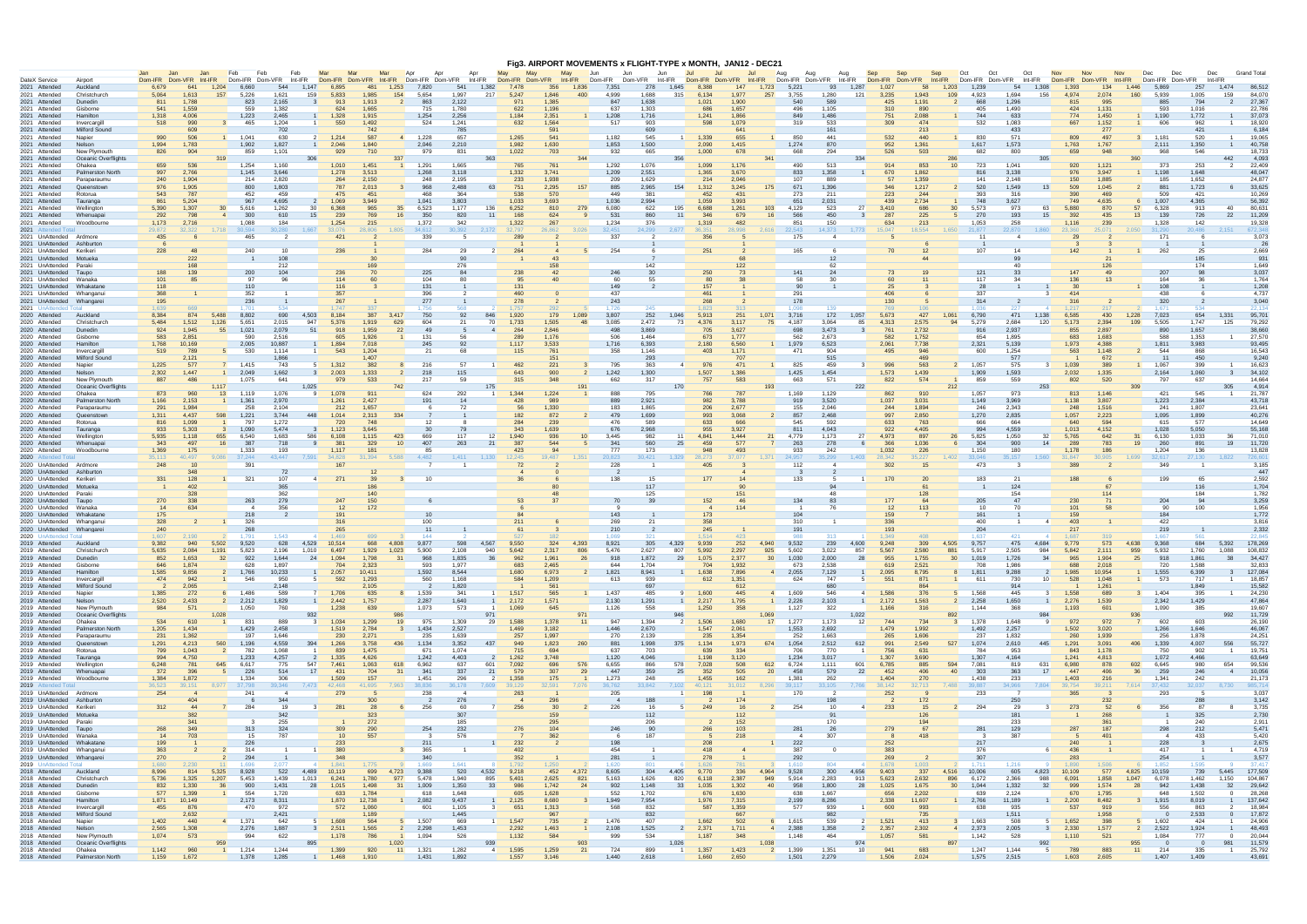|                                     |                          |                                        |                       |                               |                          |                          |                            |                        |                        |                |                |                  |                                |                 |                          |                               |                                |                         |                         | Fig3. AIRPORT MOVEMENTS x FLIGHT-TYPE x MONTH, JAN12 - DEC21 |                       |                   |                        |                 |                       |                        |                        |                       |                        |                |                |                 |                 |                |                 |                           |                |                    |
|-------------------------------------|--------------------------|----------------------------------------|-----------------------|-------------------------------|--------------------------|--------------------------|----------------------------|------------------------|------------------------|----------------|----------------|------------------|--------------------------------|-----------------|--------------------------|-------------------------------|--------------------------------|-------------------------|-------------------------|--------------------------------------------------------------|-----------------------|-------------------|------------------------|-----------------|-----------------------|------------------------|------------------------|-----------------------|------------------------|----------------|----------------|-----------------|-----------------|----------------|-----------------|---------------------------|----------------|--------------------|
|                                     |                          |                                        | Dom-IFR               | Jan,                          | Feb.                     | Feb                      | Feb                        |                        | Mar                    | Mar            | Apr            |                  | Apr                            | May             |                          | May                           | Jun                            | Jun.                    | Jun.                    | Jul                                                          | -Jul                  | Jul.              | Aug<br>Dom-IFR Dom-VFR | Aug             | Sep<br>Aug<br>Int-IFR | Sen                    | Sep                    | Oct                   | Oct                    | Oct<br>Int-IFR | <b>Nov</b>     | <b>Nov</b>      | Dom-VFR         | <b>Nov</b>     | Dec             | Dec<br>Int-IFR<br>Dom-VFR |                | <b>Grand Total</b> |
| DateX Service<br>2018 Attended      |                          | Airport<br>Paraparaumu                 | Dom-VFR<br>243        | $Int-IFR$<br>1.753            | 249                      | Dom-IFR Dom-VFR<br>1,225 | Int-IFR                    | Dom-IFR Dom-VFR<br>264 | 1.961                  | Int-IFR        | Dom-IFR<br>154 | Dom-VFR<br>1.487 | Int-IFR                        | 126             | Dom-IFR Dom-VFR<br>1,750 | Int-IFR                       | Dom-IFR                        | Dom-VFR<br>127<br>1.658 | Int-IFR                 | Dom-IFR Dom-VFR<br>140                                       | 1.189                 | Int-IFR           | 191                    | 1.568           |                       | Dom-IFR Dom-VFR<br>272 | 1.485                  | $Int-IFR$             | Dom-IFR Dom-VFR<br>269 | 1,622          |                | Dom-IFR<br>241  | 1,627           | Int-IFR        | Dom-IFR<br>259  | .606                      |                | 21,473             |
| 2018 Attended                       |                          | Queenstown                             | 1,200                 | 507<br>5.046                  | 1.066                    | 4,233                    | 332                        | 1.146                  | 3.540                  | 365            | 1.099          | 3.671            | 361                            | 942             | 2,643                    | 236                           | 894                            | 2,621                   | 310                     | 1.084                                                        | 2.517                 | 599               | 1.058                  | 3.300           | 504                   | 997                    | 2.545                  | 427                   | 1.090                  | 3,734          | 373            | 1.194           | 3.883           | 380            | 1.347           | 4.610                     | 501            | 60.355             |
| 2018 Attended                       |                          | Rotorua                                | 779                   | 812                           | 726                      | 798                      |                            | 806                    | 1,302                  |                | 714            | 864              |                                | 753             | 918                      |                               |                                | 703                     | 692                     | 780                                                          | 571                   |                   | 753                    | 756             |                       | 809                    | 1.019                  |                       | 814                    | 1,123          |                | 827             | 1,041           |                | 909             | 883                       |                | 20,157             |
| 2018 Attended<br>2018 Attended      |                          | Tauranga<br>Wellinaton                 | 978<br>6,195          | 4,015<br>593<br>964           | 1,078<br>6,264           | 4,016<br>908             | $\overline{2}$<br>508      | 1,239<br>7,083         | 4.578<br>1,317         | 576            | 1,149<br>6,516 | 3,576<br>895     | 568                            | 1,184<br>6,699  | 3,930<br>588             | 536                           | 1,048<br>6,379                 | 3,707                   | 719<br>526              | 1,264<br>7,173                                               | 3,338<br>572          | 572               | 1,270<br>7.170         | 3,520<br>746    | 559                   | 1,231<br>6,914         | 4,003<br>663           | 551                   | 1.386<br>7,222         | 4,963<br>671   | 606            | 1,189<br>7,024  | 4,356<br>788    | 584            | 1,207<br>6,833  | 4,330<br>874              | 615            | 62,558<br>97.971   |
| 2018 Attended                       |                          | Whenuapai                              | 284                   | 10 <sup>1</sup><br>216        | 394                      | 176                      | 18                         | 361                    | 483                    | 27             | 347            | 485              | 36                             | 603             |                          | 370<br>29                     | 545                            |                         | 19<br>305               | 345                                                          | 223                   | -9                | 394                    | 500             | 20                    | 480                    | 310                    | 18                    | 272                    | 422            | 16             | 444             | 646             | -31            | 312             | 252                       |                | 9,410              |
| 2018 Attended                       |                          | Woodbourne                             | 1,329<br>36.817       | 1,964<br>8,643<br>38.248      | 1,262                    | 282<br>34.134            | 7,295                      | 1,414<br>40.927        | 356<br>0.037           | 7.740          | 1,383          | 281<br>34.526    | 7,373                          | 1,452<br>38.868 | 233                      | 6,948                         | 1,357<br>35.539                | 30.347                  | 264<br>7,143            | 1,414<br>40.599                                              | 242<br>30.282         | 8.184             | 1,452<br>40.153        | 268             | 7.669                 | 1,330<br>39,060        | 311                    | 7,345                 | 1,396<br>41.714        | 380            | 7.845          | 1,427<br>40.436 | 243<br>35.731   | 7.871          | 1,443<br>39.437 | 116<br>4.096              |                | 21,601<br>82.81    |
| 2018 Attended To<br>2018 UnAttended |                          | Ardmore                                | 282                   |                               | 36,750<br>260            |                          |                            |                        |                        |                | 38,189<br>257  |                  |                                | 283             | 35,026                   |                               | 197                            |                         |                         |                                                              |                       |                   | 270                    | 32,906          |                       | 473                    | 36,520                 |                       | 455                    | 39,677         |                |                 |                 |                | 338             |                           |                | 3,787              |
| 2018 UnAttended                     |                          | Ashburto                               |                       | 292                           |                          | 180                      |                            |                        | 359                    |                |                | 256              |                                |                 |                          | 112                           |                                |                         | 142                     |                                                              | 172                   |                   | - 24                   | 232             |                       | 43                     |                        |                       | 10                     | 298            |                |                 | 224             |                |                 | 254                       |                | 2,795              |
|                                     | 2018 UnAttended          | Keriker                                | 280                   | 154<br>457                    | 245<br>$\overline{1}$    | 126                      | $\mathbf{3}$               | 258                    | 138                    | -5             | 249            | 154<br>276       | $\overline{4}$                 | 237             | 140<br>146               |                               | 6                              | 224                     | -26<br>134              | 246<br>$\overline{1}$                                        |                       | 6                 | 234                    | 56              | $\overline{2}$        | 243                    |                        | $\mathbf{3}$          | 264                    | -84            | -31            | 279             | 170             |                | 278             | 118<br>348                |                | 4.351<br>3,127     |
| 2018 UnAttended                     | 2018 UnAttended          | Motueka<br>Parak                       |                       | 276                           |                          | 403<br>298               |                            |                        |                        |                |                | 200              |                                |                 | 309                      |                               |                                |                         | 193                     |                                                              |                       |                   |                        | 190             |                       |                        | 185                    |                       |                        | 298<br>223     |                |                 | 292<br>214      |                |                 | 275                       |                | 2,903              |
| 2018 UnAttended                     |                          | Taupo                                  | 247                   | 12                            | 252                      | 10                       |                            | 308                    |                        |                | 285            |                  |                                | 275             |                          |                               |                                | 256                     |                         | 296                                                          |                       |                   | 274                    |                 |                       | 279                    |                        |                       | 316                    |                |                | 312             | 167             |                | 293             | 76                        |                | 3,700              |
| 2018 UnAttended                     |                          | Wanaka                                 |                       | 605                           | 16                       | 689                      |                            | 46                     |                        |                | 26             | 466              |                                |                 | 312                      |                               |                                |                         | 153                     |                                                              | 204                   |                   | 10                     | 250             |                       |                        |                        |                       |                        | 530            |                | 12              | 445             |                | 10              | 688                       |                | 5,359              |
| 2018 UnAttended<br>2018 UnAttended  |                          | Whakatar<br>Whanganu                   | 208<br>316            |                               | 199<br>346               |                          |                            | 237<br>323             |                        |                | 211<br>307     |                  |                                | 249<br>336      |                          |                               | 321                            | 216                     | -3                      | 238<br>412                                                   |                       |                   | 232<br>332             |                 |                       | 277<br>398             |                        |                       | 251<br>356             | 13             | $\overline{2}$ | 239<br>390      |                 |                | 252<br>387      |                           |                | 2,815<br>4,246     |
| 2018 UnAttended                     |                          | Whangare                               | 212                   |                               | 233                      |                          |                            | 275                    |                        |                | 280            |                  |                                | 302             |                          |                               | 264                            |                         |                         | 274                                                          |                       |                   | 285                    |                 |                       | 330                    |                        |                       | 329                    |                |                | 342             |                 |                | 353             |                           |                | 3,488              |
| 2018 UnAttended                     |                          |                                        | 1.554                 |                               | 1.553                    | 1.714                    |                            | 1741                   | 1869                   |                | 1.619          | 1.360            |                                | 1692            | 1.025                    |                               | 1.482                          |                         | 652                     | 1764                                                         |                       |                   | $1.66^{\circ}$         | 829             |                       | 2.049                  |                        |                       | 1.987                  | 1.457          |                | 1.943           | 1517            |                | 1.917           |                           |                | 36 5               |
| 2017 Attended<br>2017 Attended      |                          | Auckland<br>Christchurch               | 8.610<br>5,488        | 819<br>5,201<br>1,224<br>853  | 8.705<br>5,660           | 592<br>1,278             | 4,357<br>1,025             | 9.954<br>6,165         | 594<br>1,253           | 4.690<br>1,014 | 9.089<br>5,788 | 620<br>1,174     | 4,605<br>889                   | 8.962<br>5,808  | 1,171                    | 350<br>4,330<br>796           | 8,728<br>5,653                 | 1,281                   | 338<br>4.314<br>800     | 9.478<br>5,954                                               | 339<br>1,546          | 4.836<br>939      | 9.387<br>5,839         | 356<br>1,936    | 4.491<br>876          | 9.064<br>5,676         | 367<br>1,324           | 4.317<br>911          | 9,772<br>6,202         | 545<br>1,853   | 4.696<br>1,000 | 9.708<br>6,129  | 578<br>2,082    | 4.542<br>1.007 | 9.780<br>6,145  | 844<br>1,350              | 5.239<br>1.176 | 173.197<br>99,265  |
| 2017 Attended                       |                          | Dunedin                                | 808                   | 980<br>35                     | 838                      | 1,465                    | 26                         | 970                    | 894                    | 29             | 877            | 704              | -36                            | 940             | 1,109                    | 24                            | 955                            | 1,230                   | 28                      | 953                                                          | 994                   | 35                | 999                    | 1,379           | 37                    | 863                    | 1,072                  | 32                    | 983                    | 1,265          | 32             | 919             | 1,154           | 26             | 877             | 739                       |                | 24,342             |
| 2017 Attended                       |                          | Gisborne                               | 581                   | 932                           | 635                      | 533                      |                            | 694                    | 59                     |                | 588            | 656              |                                | 659             | 682                      |                               | 635                            |                         | 557                     |                                                              | 476                   |                   | 635                    | 920             |                       | 557                    | 690                    |                       | 598                    | 1,203          |                |                 | 1.546           |                | 630             | 1,105                     |                | 17.370             |
| 2017 Attended<br>2017 Attended      |                          | Hamilton<br>Invercargill               | 1,988<br>422          | 9,051<br>867                  | 1<br>2,119<br>459        | 7,158<br>932             |                            | 2,227<br>553           | 8,533<br>1.132         |                | 2,160<br>503   | 6,746<br>1.188   | $\mathbf{3}$<br>$\overline{1}$ | 2,187<br>573    | 9,587<br>1,284           |                               | 1,668                          | 567                     | 6,982<br>963            | 1,841<br>2<br>513                                            | 8,496<br>747          |                   | 1,561<br>568           | 8,995<br>1,109  |                       | 1,602<br>541           | 7,230<br>718           |                       | 1,816<br>550           | 9,915<br>922   | -3             | 1,891<br>537    | 12,162<br>1,080 |                | 1,906<br>495    | 10,694<br>785             |                | 128,534<br>18.013  |
| 2017 Attended                       |                          | Milford Sound                          |                       | 1.957                         |                          | 2,458                    |                            |                        | 2.354                  |                |                | 1.714            |                                |                 | 1.076                    |                               |                                |                         | 1.109                   |                                                              | 1.309                 |                   |                        | 900             |                       |                        | 828                    |                       |                        | 1.549          |                |                 | 2.391           |                |                 | 2,559                     |                | 20,204             |
| 2017 Attended                       |                          | Napier                                 | 1,382                 | 371                           | 1,405                    | 403                      | $\overline{4}$             | 1,576                  | 391                    | -3             | 1,430          | 400              | $\mathbf{1}$                   | 1.483           | 339                      | -3                            | 1,430                          |                         | 461                     | 1,481                                                        | 280                   |                   | 1,511                  | 551             |                       | 1,430                  | 372                    | $\overline{4}$        | 1,538                  | 521            | $\sim$ 4       | 1,528           | 671             |                | 1.549           | 549                       |                | 23,086             |
| 2017 Attended<br>2017 Attended      |                          | Nelson<br>New Plymouth                 | 2,588                 | 1,364<br>526                  | 2,244<br>1<br>996        | 2,320<br>620             | $\overline{\mathbf{3}}$    | 2,559<br>1,210         | 1,404<br>636           | 1              | 2,360<br>1,096 | 1,044<br>709     | $\overline{1}$                 | 2,218<br>1,169  | 1,416<br>545             |                               | 2,217<br>$\mathbf{1}$<br>1,092 | 1,492                   | 384                     | 2,320<br>$\overline{2}$<br>1,077                             | 1,498<br>290          |                   | $1 \t 2,382$<br>1,079  | 1,553<br>309    |                       | 2,314<br>1,046         | 1,431<br>324           | $6$ 2,435             | 1,154                  | 1,506<br>533   |                | 2,315<br>1,072  | 1,567<br>782    |                | 2,569<br>1,077  | 1,219<br>745              |                | 46,354<br>19.470   |
| 2017 Attended                       |                          | Oceanic Overflight                     | 999                   | 785                           |                          |                          | 665                        |                        |                        | 757            |                |                  | 820                            |                 |                          | 799                           |                                |                         | 856                     |                                                              |                       | 937               |                        |                 | 882                   |                        |                        | 840                   |                        |                | 933            |                 |                 | 893            |                 |                           |                | 10,130             |
| 2017 Attended                       |                          | Ohakea                                 | 1,068                 | 696                           | 690                      | 962                      | 27                         | 1,488                  | 1,288                  |                | 711            | 768              | $\overline{2}$                 | 1,600           | 2,215                    |                               | 1,538                          | 1,312                   |                         | 1,300                                                        | 910                   |                   | 1,910                  | 1,378           | 25                    | 1,153                  | 1,245                  | 13                    | 1,562                  | 1,423          | 21             | 1,069           | 1,209           | 20             | 606             |                           |                | 28,796             |
| 2017 Attended                       |                          | <b>Palmerston Nort</b>                 | 1,304<br>323          | 1.079<br>1.087                | 1,412<br>352             | 1.810<br>1,790           |                            | 1,560<br>391           | 1.765<br>1,562         |                | 1.360          | 2.029<br>1.973   |                                | 1.559<br>328    | 3.185<br>1,716           |                               | 1.502<br>338                   | 2,786<br>1.870          |                         | 1,454<br>347                                                 | 1.746<br>1.48         |                   | 1.534<br>337           | 2.349<br>1,549  |                       | 1,481<br>341           | 1.780<br>1,422         | $\overline{2}$        | 1,560                  | 2.011<br>1,866 |                | 1,595<br>270    | 3,015<br>1,854  |                | 1.406<br>249    | 1.526<br>1,807            |                | 42,813<br>23,880   |
| 2017 Attended<br>2017 Attended      |                          | Paraparaumu<br>Queenstow               | 1,103                 | 4,099<br>434                  | 954                      | 4,434                    | 300                        | 1,055                  | 4,310                  | 317            | 315<br>976     | 3,356            | 352                            | 837             | 2,311                    | 191                           | 778                            | 2,844                   | 292                     | 1,027                                                        | 3,272                 | 610               | 1,013                  | 3,215           | 529                   | 906                    | 2,567                  | 420                   | 306<br>958             | 3,508          | 326            | 1,009           | 4,221           | 337            | 1,201           | 4,853                     | 447            | 59,362             |
| 2017 Attended                       |                          | Rotorua                                | 811                   | 1.015                         | 774                      | 950                      |                            | 791                    |                        |                | 712            | 999              |                                | 670             | 702                      |                               |                                | 630                     | 838                     | 62                                                           | 699                   | $\overline{a}$    | 641                    | 848             |                       | 602                    | 673                    |                       | 719                    | 890            |                | 674             | 1,020           |                | 768             | 1,123                     |                | 19.145             |
| 2017 Attended                       |                          | Tauranga<br>Wellinator                 | 923<br>6,108          | 5.144<br>639<br>827           | 962<br>6,472             | 4,689<br>1,124           | 537                        | 1,142<br>7,100         | 4,684<br>766           | 552            | 1,043<br>6,790 | 4,197<br>824     | 569                            | .092<br>7,002   | 4,073<br>691             | 532                           | 988<br>6,815                   |                         | 3,750<br>532<br>608     | 1,011<br>6,821                                               | 3,798<br>683          | 572               | 1,136<br>6,903         | 3,302<br>533    | 575                   | 940<br>6,680           | 3,246<br>706           | 596                   | 1.018<br>7,155         | 3,744<br>997   | 621            | 1,037<br>6,938  | 4,339<br>933    | 546            | 1,051<br>6,756  | 4.841<br>903              | 590            | 62,155<br>97,996   |
| 2017 Attended<br>2017 Attended      |                          | Whenuapa                               | 561                   | 486                           | 424                      | 430                      | 21                         | 473                    | 489                    | 20             | 291            | 445              | 22                             | 380             | 760                      | 12                            | 393                            |                         | 583                     | 18<br>394                                                    | 324                   | 20                | 716                    | 487             | 23                    | 259                    | 216                    | 17                    | 365                    | 355            | 14             | 442             | 587             | 16             | 241             | 390                       |                | 10.687             |
| 2017 Attended                       |                          | Woodbourne                             | 1,406                 | 1.849                         | 1,320                    | -361                     |                            | 1,629                  | 375                    |                | 1.441          | 430              |                                | 1,439           | 333                      |                               | 1,408                          |                         | 218                     | 1,430                                                        | 314                   |                   | 1,527                  | 29'             |                       | 1,373                  | 219                    |                       | 1.593                  | -373           |                | 1,431           | 446             |                | 1,415           | -251                      |                | 22,872             |
| 2017 Attended 7                     |                          |                                        | 36,473                | 34.002                        | 8,333 36,421             | 34.309                   | 6,968                      | 41.537                 | 13.983                 | 7.385          | 37,530         | 29.976           | 7,304                          | 38,906          | 33,545                   | 6,693                         | 37,335                         | 29,606                  | 6,850                   | 38,689                                                       | 29.208                | 7.966             | 39,678                 | 31,960          | 7.449                 | 36.828                 | 26,430                 | 7,158 40,284          |                        | 34,979         | 7,652          | 39.162          | 41.637          | 7.397          | 38,721          | 36,849                    |                | 947.671            |
| 2017 UnAttended<br>2017 UnAttended  |                          | Ardmore<br>Ashburto                    | 127<br>$\overline{4}$ | 322                           | 208<br>26                | $\mathbf{A}$<br>285      |                            | 257<br>22              | 246                    |                | 319<br>17      | 317              |                                | 292             | 345                      |                               | 236                            |                         | 239                     | 257                                                          | 170                   |                   | 275                    | 136             |                       | 202                    | 115                    |                       | 250<br>12              | 332            |                | 340             | 216             |                | 255             | 326                       |                | 3,063<br>3,186     |
|                                     | 2017 UnAttended          | Keriker                                | 277                   | 202                           | 243                      | 144                      |                            | 254                    | 121                    |                | 235            | 128              | 10 <sup>1</sup>                | 238             | 144                      |                               |                                | 218                     |                         | 235                                                          |                       |                   | 238                    | 30              |                       | 233                    | 72                     |                       | 259                    | 178            |                | 258             | 126             |                | 325             | 258                       |                | 4,562              |
| 2017 UnAttended                     |                          | Motueka                                |                       | 555                           |                          | 502                      |                            |                        | 44 <sup>°</sup><br>219 |                |                | 416<br>150       |                                |                 | 191<br>203               |                               |                                |                         | 171<br>164              |                                                              | 127                   |                   |                        | 10 <sup>c</sup> |                       |                        | 15 <sup>1</sup><br>150 |                       |                        | 196<br>164     |                |                 | 371             |                |                 | 454<br>340                |                | 3,702              |
| 2017 UnAttended<br>2017 UnAttended  |                          | Parak<br>Taupo                         | 267                   | 243                           | 281                      | 298                      |                            | 314                    |                        |                | 261            | 10               |                                | 275             |                          |                               | 282                            |                         |                         | 271                                                          | 12                    |                   | 272                    | 212             |                       | 272                    |                        |                       | 310                    | 12             |                | 288             | 302<br>39       |                | 308             |                           |                | 2,606<br>3,509     |
|                                     | 2017 UnAttended          | Wanaka                                 |                       | 650                           |                          | 598                      |                            |                        | 584                    |                |                | 656              |                                |                 | 382                      |                               |                                |                         | 251                     |                                                              | 260                   |                   | 4                      | 298             |                       |                        |                        |                       | -4                     | 821            |                | 22              | 702             |                |                 | 617                       |                | 6,364              |
| 2017 UnAttended                     |                          | Whakatan                               | 237                   |                               | 202                      |                          |                            | 271                    |                        |                | 232            |                  |                                | 198             |                          |                               | 211                            |                         |                         | 228                                                          |                       |                   | 213                    |                 |                       | 192                    |                        |                       | 239                    |                |                | 189             |                 |                | 201             |                           |                | 2,617              |
| 2017 UnAttended<br>2017 UnAttended  |                          | Whangani<br>Whangare                   | 347<br>221            | 136                           | 270<br>241               | 106                      |                            | 359                    | -85                    |                | 310<br>267     |                  |                                | 397<br>300      |                          |                               | 294                            | 344                     | 20                      | 335<br>312                                                   |                       |                   | 329<br>295             |                 |                       | 321<br>261             |                        |                       | 376<br>267             |                |                | 334<br>264      |                 |                | 332<br>252      |                           |                | 4,088<br>3.685     |
| 2017 UnAttended 7                   |                          |                                        | 1.489                 | 2.122                         | 1.480                    | 1942                     |                            |                        |                        |                | 1.649          | 1 742            |                                |                 | .288                     |                               | 1.59                           |                         | 922                     | 1.658                                                        |                       |                   | 1.637                  | 793             |                       | 1.495                  | 954                    |                       | 1 7 1 7                | 1 716          |                | 171'            | 1 774           |                | 1 682           | 2 O 11                    |                | 37.382             |
| 2016 Attended                       |                          | Auckland                               | 7,956                 | 621<br>4,703                  | 8,813                    | 490                      | 4,106                      | 9,405                  | 589                    | 4.307          | 8,952          | 532              | 4,408                          | 8,693           |                          | 354<br>4,152                  | 8,383                          |                         | 4,102<br>283            | 8,781                                                        | 324                   | 4,738             | 9,067                  | 340             | 4,460                 | 8,846                  | 328                    | 4,391                 | 9,122                  | 530            | 4,634          | 9,282           | 415             | 4.338          | 9,431           | 730                       | 5.069          | 165,675            |
| 2016 Attended<br>2016 Attended      |                          | Christchurcl<br>Dunedin                | 5,381<br>881          | 1.548<br>1,169<br>35<br>503   | 5.788<br>1,025           | 1,833<br>773             | 979<br>24                  | 6,413<br>1,106         | 2,081<br>745           | 937<br>32      | 5,913<br>993   | 2,126<br>800     | 785<br>37                      | 5.641<br>1,085  | 1,777<br>829             | 722<br>28                     | 5,323<br>1,025                 | 2.114                   | 720<br>811<br>29        | 5,631<br>1,094                                               | 1,822<br>770          | 890<br>38         | 5,526<br>1,132         | 1.491<br>879    | 828<br>36             | 5,560<br>1,048         | 1,197<br>683           | 853<br>34             | 5,759<br>1,051         | 1.549<br>821   | 939<br>36      | 5.819<br>879    | 1,953<br>763    | 975<br>28      | 5,902<br>834    | 1.441<br>984              | 1.163<br>36    | 100.548<br>21,907  |
| 2016 Attended                       |                          | Gisborne                               | 572                   | 528                           | 616                      | 698                      |                            | 671                    | 724                    |                | 627            | 816              |                                | 632             | 691                      |                               |                                | 654                     | 727                     | 620                                                          | 548                   |                   | 594                    | 725             |                       | 587                    | 554                    |                       | 542                    | 645            |                |                 | 542             |                | 626             | 798                       |                | 15,331             |
| 2016 Attended                       |                          | Hamilton                               | 1,969                 | 8.555                         | 2,384<br>12              | 6,991                    | 8                          | 2,404                  | 6.999                  | 6              | 1,832          | 8.044            | 13                             | 2,254           | 5.101                    |                               | 1,572                          | 6.497                   |                         | 16<br>1,755                                                  | 7,331                 | 6                 | 1,817                  | 10.180          |                       | 1.801                  | 9.197                  |                       | 1,738                  | 10,233         | $\overline{1}$ | 2.171           | 8.683           |                | 2,253           | 9,227                     |                | 121.051            |
| 2016 Attended<br>2016 Attended      |                          | Invercargill<br>Milford Sound          | 508                   | 713<br>2,219                  | 593                      | 839<br>2,089             |                            | 618                    | 1,207<br>1,912         |                | 546            | 801<br>1,595     |                                | 601             | 882<br>623               |                               | 506                            |                         | 669<br>698              | 527                                                          | 530<br>642            |                   | 582                    | 872<br>1,082    |                       | 579                    | 1,274<br>1,356         |                       | 621                    | 770<br>1,425   |                | 499             | 833<br>1,291    |                | 469             | -899<br>2,545             |                | 16,941<br>17,477   |
| 2016 Attended                       |                          | Napier                                 | 1,216                 | 514                           | $\overline{1}$<br>1.442  | 764                      | $\sim$ 4                   | 1,511                  | 80                     |                | 1,425          | 493              | $\blacksquare$                 | 1,403           | 549                      |                               | 1,345<br>$\overline{4}$        |                         | 508                     | $\mathbf{3}$<br>1,388                                        | 35 <sub>1</sub>       |                   | 1.457                  | 376             |                       | 1.447                  | 385                    | $\overline{1}$        | 1.474                  | 445            |                | 1,460           | 377             |                | 1.498           | 434                       |                | 23,101             |
| 2016 Attended                       |                          | <b>Nelson</b>                          | 2,435                 | 1.847                         | 1<br>2,585               | 1,898                    | $\overline{1}$             | 2,638                  | 1,449                  | $\mathbf{1}$   | 2,349          | 1,805            |                                | 2,292           | 1,437                    |                               | 2,195<br>$\mathbf{1}$          |                         | 1,712                   | 2,315                                                        | 1,446                 |                   | 2,317                  | 1,817           | $\overline{1}$        | 2,218                  | 1,679                  |                       | 2,349                  | 2,085          |                | 2,335           | 1,322           | $\blacksquare$ | 2,578           | 1,359                     |                | 48.469             |
| 2016 Attended<br>2016 Attended      |                          | New Plymouth<br>Oceanic Overflight     | 871                   | 769<br>75'                    | 1,124                    | 505                      | 683                        | 1,264                  | 719                    |                | 1,226          | 585              | 721                            | 1,197           | 424                      |                               | 1,159                          |                         | 363                     | 1,118                                                        | 290                   | 825               | 1,152                  | 538             | 822                   | 1,069                  | 342                    | 763                   | 1,181                  | 493            |                | 1,138           | 412             | 730            | 1,080           | 669                       | 776            | 19,688<br>9,171    |
| 2016 Attended                       |                          | Ohakea                                 | 1,402                 | 775                           | 1,531                    | 789                      | 12                         | 1,130                  | 1,106                  |                | 1,166          | 1,226            | -5                             | 1.171           | 1,133                    | 12                            | 1,065                          | 1.411                   |                         | 937<br><b>q</b>                                              | 1,100                 | 11                | 1,525                  | 1,396           |                       | 728                    | 997                    | $\mathbf{A}$          | 1,132                  | 1,520          |                | 711             | 1,215           |                | 641             | 387                       |                | 26,265             |
| 2016 Attended                       |                          | Palmerston Nort                        | 1,311                 | 1,869                         | 1,706                    | 2,226                    |                            | 1,761                  | 2,506                  |                | 1,619          | 4,110            |                                | 1,642           | 2,170                    |                               | 1,687                          | 3,311                   |                         | 1,669                                                        | 2,104                 |                   | 1,620                  | 3,563           |                       | 1,570                  | 2,635                  |                       | 1,594                  | 1,775          |                | 1,570           | 1,683           |                | 1,528           | 1,641                     |                | 48,872             |
| 2016 Attended<br>2016 Attended      |                          | Paraparaumu                            | 436<br>1,077          | 2,501<br>4,055                | 435<br>982               | 2,078<br>4,130           | 269                        | 341<br>1,072           | 2,311<br>3,651         | 291            | 339<br>899     | 2,286<br>2,983   | 286                            | 376<br>672      | 1,450<br>1,362           |                               | 165                            | 345<br>1.542<br>617     | 2,006<br>293            | 374<br>847                                                   | 1.540<br>2,543        | 563               | 322<br>872             | 2,123<br>3,193  | 492                   | 336<br>872             | 1,501<br>2,860         | 373                   | 337<br>875             | 1,955<br>3,131 | 315            | 308<br>916      | 1,536<br>2,891  | 309            | 371<br>1,032    | 2,048<br>4,608            |                | 27,191<br>52,273   |
| 2016 Attended                       |                          | Rotorua                                | 737                   | 919                           | 700                      | 868                      |                            | 880                    | 920                    | $\overline{7}$ | 873            | 707              |                                | 731             | 387                      |                               |                                | 568                     | 449                     | 583                                                          | 484                   |                   | 641                    | 922             | $\blacksquare$        | 638                    | 707                    |                       | 719                    | 850            |                | 718             | 814             |                | 856             | 1,186                     | - 5            | 17,870             |
| 2016 Attended                       |                          | Tauranga                               | 837                   | 4,517                         | 934                      | 4,150                    | $\overline{\phantom{0}}^2$ | 1,106                  | 4,817                  |                | 987            | 4,185            |                                | 1,002           | 3,258                    |                               | 915                            | 3,205                   |                         | 957                                                          | 3,231                 |                   | 931                    | 3.847           |                       | 881                    | 3,173                  |                       | 924                    | 4,361          |                | 1,004           | 3,494           |                | 1,016           | 4,606                     |                | 58,341             |
| 2016 Attended<br>2016 Attended      |                          | Wellington<br>Whenuapai                | 5,945<br>327          | 898<br>661<br>505<br>13       | 7,100<br>568             | 1,217<br>646             | 561<br>29                  | 7,532<br>650           | 1,372<br>906           | 585<br>31      | 6,764<br>680   | 1,005<br>438     | 565<br>25                      | 6,828<br>511    |                          | 673<br>551<br>427<br>28       | 6,467<br>402                   |                         | 711<br>524<br>648<br>44 | 6,843<br>274                                                 | 734<br>558            | 611<br>38         | 6,799<br>376           | 776<br>510      | 563<br>16             | 6,849<br>492           | 537<br>400             | 593<br>15             | 6,898<br>361           | 771<br>574     | 642<br>28      | 6,895<br>465    | 738<br>650      | 590<br>45      | 6,799<br>206    | 1,196<br>292              | 651<br>12      | 99,444<br>12,190   |
| 2016 Attended                       |                          | Woodbourne                             | 1,474                 | 1,931                         | 1,384                    | 306                      |                            | 1,472                  | 307                    |                | 1,212          | 300              |                                | 1,232           | 264                      |                               | 1,130                          |                         | 237                     | 1,154                                                        | 296                   |                   | 1,189                  | 229             |                       | 1,251                  | 244                    |                       | 1,178                  | 212            |                | 1,339           | 468             |                | 1,400           | 279                       |                | 20,489             |
|                                     | 2016 Attended Tota       |                                        | 35.335                | 35.787                        | 7,711 39,710             | 33,290                   | 6.680                      | 41.974                 | 35.128                 | 6.935          | 38,402         | 34.837           | 6.846                          | 37,963          | 23.791                   | 6.451                         | 35,358                         |                         | 27,902<br>6,529         | 36,867                                                       | 26.650                | 7,720             | 37,919                 | 34,859          | 7.226                 | 36,772                 | 30.049                 | 7.027                 | 37,855                 | 34.145         | 7.400          | 38,097          | 30,080          | 7.027          | 38,520          | 35,329                    | 8.123          | 922,294            |
| 2016 UnAttended                     | 2016 UnAttended Ardmore  | Ashburton                              | 184<br>29             | 257                           | 233<br>33                |                          |                            | 275                    | 237                    |                | 165<br>13      | 409              |                                | 168<br>21       |                          | 169                           |                                | 174<br>55               | 239                     | 121                                                          | $\overline{4}$<br>136 |                   | 323<br>16              | 111             |                       | 213<br>20              | 120                    |                       | 158                    | 218            |                | 116<br>34       | 214             |                | 195<br>91       | 211                       |                | 2,356<br>2.919     |
| 2016 UnAttended                     |                          | Kerikeri                               | 215                   | 151                           | 274<br>6                 | 278<br>148               | -3                         | 254                    | 126                    | 6              | 226            | 180              | -9                             | 181             | 85                       |                               | 5                              | 175                     | 65                      | 197<br>$3^{\circ}$                                           |                       | 5                 | 213                    | 52              | -2                    | 208                    | 5 <sup>′</sup>         | $\overline{1}$        | 222                    | 109            | 2              | 252             | 123             |                | 284             | 131                       | -3             | 4,025              |
| 2016 UnAttended                     |                          | Motueka                                |                       | 543                           |                          | 581                      |                            |                        | 480                    |                |                | 393              |                                |                 | 192                      |                               |                                |                         | 104                     |                                                              | 148                   |                   |                        | 87              |                       |                        | 199                    |                       |                        | 235            |                |                 | 286             |                |                 | 536                       |                | 3,789              |
| 2016 UnAttended<br>2016 UnAttended  |                          | Parak<br>Taupo                         | 327                   | 280<br>17                     | 280                      | 246<br>28                |                            | 296                    | 313                    |                | 266            | 238<br>58        |                                | 270             |                          | 232<br>16                     |                                | 240                     | 184                     | 233<br>$\overline{1}$                                        | 132                   |                   | 275                    | 211<br>- 2      |                       | 270                    | 134<br>17              |                       | 254                    | 219<br>23      |                | 314             | 207<br>-18      |                | 306             | 298<br>25                 |                | 2,694<br>3,547     |
| 2016 UnAttended                     |                          | Wanaka                                 | 15                    | 646                           | 10                       | 680                      |                            | 50                     | 633                    |                | 13             | 623              |                                |                 |                          | 340                           |                                |                         | 216                     |                                                              | 330                   |                   |                        | 319             |                       | 12                     | 536                    |                       |                        | 521            |                |                 | 773             |                |                 | 698                       |                | 6,447              |
|                                     |                          | 2016 UnAttended Whakatane              | 200                   |                               | 190                      |                          |                            | 252                    |                        |                | 217            |                  |                                | 217             |                          |                               |                                | 229                     |                         | 197                                                          |                       |                   | 231                    |                 |                       | 228                    |                        |                       | 203                    |                |                | 218             |                 |                | 240             |                           |                | 2,628              |
| 2016 UnAttended                     |                          | 2016 UnAttended Whanganui<br>Whangarei | 465<br>233            | 150                           | 378<br>265               | 179                      |                            | 364<br>299             | 155                    |                | 329<br>288     | 105              |                                | 420<br>296      | 32                       |                               |                                | 368<br>294              | 73                      | 338<br>301                                                   | 28                    |                   | 336<br>295             | 62              |                       | 388<br>261             | 14                     |                       | 333<br>294             | -37            |                | 330<br>272      | 89              |                | 374<br>242      | 118                       |                | 4,438<br>4,382     |
|                                     | 2016 UnAttended Total    |                                        | 1,668                 | 2.048                         | 1.663                    | 2.144                    |                            | 1.793                  | 1.951                  |                | 1.517          | 2.010            |                                | 1.576           | 1.070                    |                               | 1.539                          |                         | 885                     | 1.387                                                        | 844                   |                   | 1,696                  | 851             |                       | 1.602                  | .074                   |                       | 1.476                  | 1.364          |                | 1.543           | 1.715           |                | 1.739           | 2.023                     |                | 37.225             |
| 2015 Attended                       |                          | Auckland                               | 7,698                 | 4,371<br>821                  | 7,978                    | 699                      | 3,700                      | 9,099                  | 530                    | 3,973          | 8,230          | 657              | 3,877                          | 7,701           |                          | 459<br>3,759                  | 7,497                          |                         | 357<br>3,710            | 8,469                                                        | 384                   | 4,232             | 8,308                  | 372             | 3,964                 | 8,224                  | 469                    | 3,881                 | 8,590                  | 523            | 4,095          | 8,608           | 432             | 3.881          | 8,853           | 566                       | 4.594          | 153,561            |
| 2015 Attended<br>2015 Attended      |                          | Christchurch<br>Dunedin                | 5,469<br>874          | 1,036<br>1,950<br>1,208<br>26 | 5,641<br>948             | 2,018<br>944             | 826<br>28                  | 6,522<br>1,100         | 2,287<br>994           | 819<br>34      | 5,759<br>1,028 | 1,926<br>679     | 735<br>40                      | 5,461<br>995    | 2,788                    | 660<br>748<br>30 <sup>°</sup> | 5,259<br>1,025                 | 1,121                   | 2,083<br>662<br>32      | 5,958<br>1,095                                               | 2,045<br>882          | 772<br>37         | 5,629<br>1,050         | 2,132<br>804    | 743<br>36             | 5,999<br>1,065         | 2,781<br>1,188         | 747<br>34             | 6,232<br>1,009         | 2,105<br>638   | 871<br>36      | 6,078<br>1,138  | 1,924<br>793    | 915<br>29      | 6,084<br>949    | 1,747<br>604              | 1,097<br>35    | 105,760<br>23,276  |
| 2015 Attended                       |                          | Gisborne                               | 575                   | 740                           | 571                      | 908                      |                            | 610                    | 779                    |                | 575            | 518              |                                | 646             | 803                      |                               | 595                            |                         | 651                     | 630                                                          | 728                   |                   | 635                    | 691             |                       | 631                    | 746                    |                       | 611                    | 658            |                | 590             | 660             |                | 641             | 810                       |                | 16,003             |
| 2015 Attended                       |                          | Hamilton                               | 2,241                 | 9,042                         | $6\overline{6}$<br>2,277 | 8,126                    | $\overline{2}$             | 2,377                  | 9,582                  | 2              | 1,826          | 7,562            | $\overline{2}$                 | 2,084           | 8,220                    |                               | 2,191                          | 8,399                   |                         | 2,115<br>$\overline{1}$                                      | 8,250                 | 6 <sup>6</sup>    | 1,838                  | 9,244           |                       | 2,275                  | 8,589                  | 20 2,639              |                        | 7,157          | -2             | 2,917           | 8,620           |                | 4 2,803         | 6,608                     | 16             | 127,044            |
| 2015 Attended                       |                          | Invercargill                           | 464                   | 821                           | 526                      | 812                      |                            | 672                    | 994                    |                | 573            | 807              |                                | 598             | 704                      |                               |                                | 585                     | 491                     | 634                                                          | 811                   |                   | 609                    | 697             |                       | 657                    | 802                    |                       | 610                    | 459            |                | 660             | 796             | $\overline{2}$ | 526             | 598                       |                | 15,910<br>16,658   |
| 2015 Attended<br>2015 Attended      |                          | Milford Sound<br>Napier                | 983                   | 2,240<br>520                  | 13 1,107                 | 2,458<br>1,063           | 6                          | 1,207                  | 1,927<br>710           | $\overline{4}$ | 1,175          | 1,146<br>606     | 9                              | 1,084           | 653                      | 674<br>11                     | 1,050                          |                         | 523<br>491              | 1,189<br>$9^{\circ}$                                         | 738<br>563            | 5                 | 1,152                  | 823<br>512      | $\overline{1}$        | 1,147                  | 1,068<br>631           |                       | 1,222                  | 1,133<br>400   | 1              | 1,287           | 1,546<br>459    |                | 1,359           | 2,403<br>616              |                | 21,268             |
| 2015 Attended                       |                          | <b>Nelson</b>                          | 1,878                 | 2,031                         | 1,934                    | 1,862                    |                            | 2,109                  | 1,712                  |                | 1,907          | 1,552            |                                | 1,776           | 1.841                    |                               | 1,803                          | 1,356                   |                         | 1,940                                                        | 2,034                 |                   | 2,019                  | 1,395           |                       | 2,048                  | 1,531                  |                       | 2,135                  | 1,905          |                | 2,256           | 1,956           |                | 2,522           | 1,678                     |                | 45,180             |
| 2015 Attended                       |                          | New Plymouth                           | 1,012                 | 748                           | 1,032                    | 816                      |                            | 1,256                  | 823                    |                | 954            | 767              |                                | 1,011           | 652                      |                               | 1,112                          |                         | 360                     | 1,058                                                        | 385                   |                   | 1,061                  | 375             |                       | 1,082                  | 422                    |                       | 1,082                  | 512            |                | 1,047           | 582             |                | 986             | 542                       |                | 19,678             |
| 2015 Attended<br>2015 Attended      |                          | Oceanic Overflights<br>Ohakea          | 858                   | 773<br>657<br>$\overline{2}$  | 1,419                    | 1,225                    | 690                        | 1,332                  | 1,165                  | 758            | 1,269          | 892              | 630<br>13                      | 1,286           | 893                      | 713                           | 1,770                          | 1,115                   | 740                     | 2,052                                                        | 1,167                 | 767<br>$\sqrt{5}$ | 2,182                  | 1,057           | 762                   | 1,349                  | 1,268                  | 771<br>$\overline{7}$ | 881                    | 928            | 768<br>23      | 1,857           | 1,166           | 669<br>19      | 896             | 853                       |                | 8,807<br>29,632    |
| 2015 Attended                       |                          | <b>Palmerston North</b>                | 1,182                 | 2,370                         | 1,543                    | 2,412                    |                            | 1,681                  | 4,011                  |                | 1,469          | 2,935            |                                | 1,436           | 3,914                    |                               | 1,504                          | 2,925                   |                         | 1,556                                                        | 2,976                 | $\overline{2}$    | 1,485                  | 2,758           |                       | 1,387                  | 2,184                  |                       | 1,513                  | 1,826          |                | 1,570           | 2,060           |                | 1,529           | 1,264                     |                | 49,494             |
| 2015 Attended                       |                          | Paraparaumu                            | 185                   | 3,092                         | 390                      | 1,679                    |                            | 452                    | 1,493                  |                | 423            | 1,862            |                                | 382             | 1,997                    |                               |                                | 1,351<br>444            |                         | 493                                                          | 1,626                 |                   | 461                    | 1,480           |                       | 404                    | 1,246                  |                       | 422                    | 1,607          |                | 425             | 1,769           |                | 425             | 2,007                     |                | 26,115             |
| 2015 Attended<br>2015 Attended      |                          | Queenstown<br>Rotorua                  | 939<br>823            | 314<br>4,055<br>21<br>854     | 840<br>745               | 4,650<br>925             | 227<br>17                  | 860<br>790             | 3,659<br>1,014         | 248<br>18      | 778<br>716     | 2,423<br>560     | 225<br>14                      | 625<br>667      | 1,860<br>893             | 155<br>5                      |                                | 1,807<br>600<br>735     | 241<br>534              | 834<br>739                                                   | 2,600<br>750          | 525               | 874<br>612             | 2,817<br>834    | 500                   | 799<br>772             | 2,595<br>838           | 303                   | 878<br>835             | 2,707<br>882   | 226            | 929<br>850      | 2,998<br>989    | 250            | 1,017<br>901    | 4,097<br>921              | 339            | 49,794<br>19,256   |
| 2015 Attended                       |                          | Tauranga                               | 851                   | 5,010                         | 901                      | 3,564                    |                            | 997                    | 3,284                  |                | 887            | 2,976            |                                | 899             | 3,374                    |                               | 948                            | 2,739                   |                         | 957                                                          | 2,655                 | 1                 | 928                    | 3,137           |                       | 933                    | 3,545                  |                       | 1,030                  | 3,335          |                | 966             | 3,198           |                | 1,031           | 4,514                     |                | 52,662             |
| 2015 Attended                       |                          | Wellington                             | 5,969                 | 532<br>1,335                  | 6,522                    | 1,116                    | 477                        | 7,352                  | 864                    | 517            | 6,884          | 880              | 566                            | 6,462           |                          | 835<br>533                    | 6,411                          |                         | 526<br>709              | 6,945                                                        | 755                   | 597               | 6,801                  | 734             | 567                   | 6,896                  | 695                    | 561                   | 7,227                  | 805            | 599            | 7,402           | 746             | 581            | 6,813           | 1,195                     | 644            | 99,053             |
| 2015 Attended<br>2015 Attended      |                          | Whenuapai<br>Woodbourne                | 462<br>1,195          | 957<br>9<br>1,724             | 407<br>1,377             | 655<br>362               | 16                         | 565<br>1,674           | 1,047<br>326           | 28             | 509<br>1,561   | 666<br>397       | 15                             | 442<br>1,407    | 422                      | 920<br>20                     | 567<br>1,356                   |                         | 704<br>42<br>196        | 389<br>1,436                                                 | 599<br>223            | 23                | 372<br>1,373           | 607<br>218      | 21                    | 574<br>1,397           | 1,073<br>216           | 19                    | 365<br>1,437           | 630<br>354     | 18             | 332<br>1,544    | 755<br>421      | 27             | 219<br>1,386    | 329<br>372                | -9             | 14,392<br>22,374   |
|                                     | 2015 Attended Tota       |                                        | 33,658                | 40,175                        | 7,104 36,158             | 36,294                   | 5,994                      | 40,655                 | 37,201                 | 6,411          | 36,523         | 29,811           | 6,126                          | 34,962          | 32,650                   | 5,887                         | 35,452                         | 27,912                  | 5,968                   | 38,489                                                       | 30,171                | 6,972             | 37,389                 | 30,687          | 6,608                 | 37,639                 | 31,887                 | 6,344                 | 38,718                 | 28,564         | 6,639          | 40,456          | 31,870          | 6,378          | 38,940          | 31,724                    | 7,501          | 915.917            |
|                                     | 2015 UnAttended Ardmore  |                                        | 173                   |                               | 303                      |                          |                            | 263                    |                        | $\overline{1}$ | 220            | -6               |                                | 255             |                          |                               |                                | 224                     |                         | 225                                                          |                       |                   | 278                    |                 |                       | 262                    |                        |                       | 277                    |                |                | 292             |                 |                | 265             |                           |                | 3,109              |
| 2015 UnAttended                     | 2015 UnAttended Kerikeri | Ashburto                               | 309                   | 291<br>92<br>$\overline{1}$   | 52<br>263                | 241<br>123               |                            | 134<br>226             | 130<br>136             |                | 78<br>208      | 158<br>130       | $\overline{1}$                 | 194             | 271                      |                               |                                | 34<br>176               | 137<br>58               | 168<br>218<br>$\overline{2}$                                 | 143                   | $\overline{4}$    | 111<br>231             | 16'<br>-38      |                       | 142<br>229             | 115<br>47              |                       | 287                    | 313<br>-88     | $\sim$ 4       | 88<br>278       | 156<br>101      |                | - 43<br>269     | 270<br>127                |                | 3,250<br>3,997     |
|                                     | 2015 UnAttended Motueka  |                                        |                       | 564                           |                          | 443                      |                            |                        | 333                    |                |                | 237              |                                |                 | 204                      |                               |                                |                         | 124                     |                                                              | 112                   |                   |                        | 249             |                       |                        | 179                    |                       |                        | 202            |                |                 | 304             |                |                 | 390                       |                | 3,347              |
|                                     | 2015 UnAttended Paraki   |                                        |                       | 317                           |                          | 270                      |                            |                        | 239                    |                |                | 195              |                                |                 |                          | 200                           |                                |                         | 155                     |                                                              | 95                    |                   |                        | 126             |                       |                        | 157                    |                       |                        | 137            |                |                 | 177             |                |                 | 226                       |                | 2,294              |